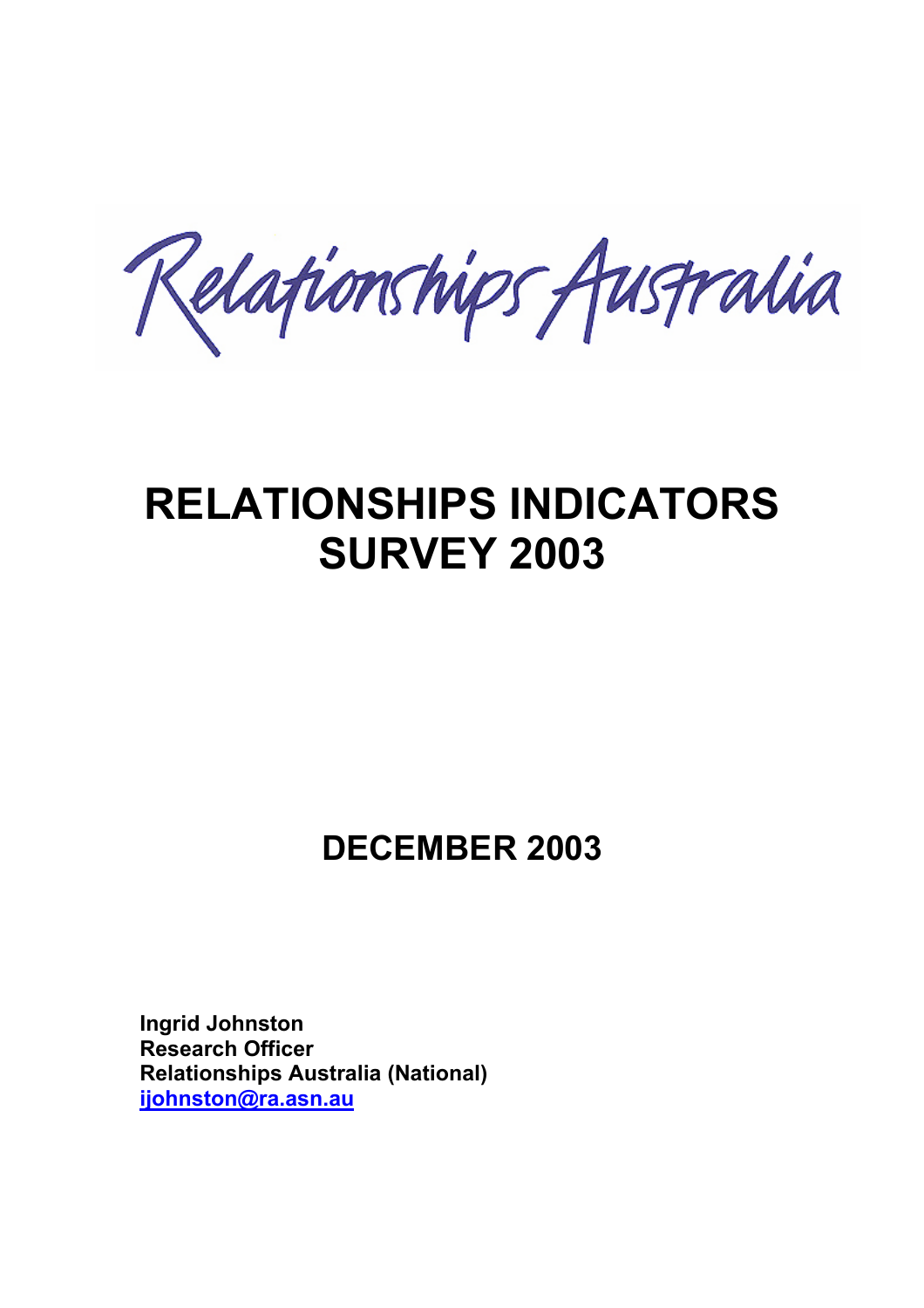## **Table of contents**

| Page No. |
|----------|
|          |

| Negative Influences on Partner Relationships 10 |  |
|-------------------------------------------------|--|
| Strategies to Ensure Enough Couple Time  12     |  |
|                                                 |  |
|                                                 |  |
|                                                 |  |
| Most Enjoyable Thing About Being a Parent  18   |  |
| Least Enjoyable Thing About Being a Parent  19  |  |
| Most Surprising Thing About Being a Parent  20  |  |
|                                                 |  |
|                                                 |  |
| Importance of Work Vs Personal Life  26         |  |
|                                                 |  |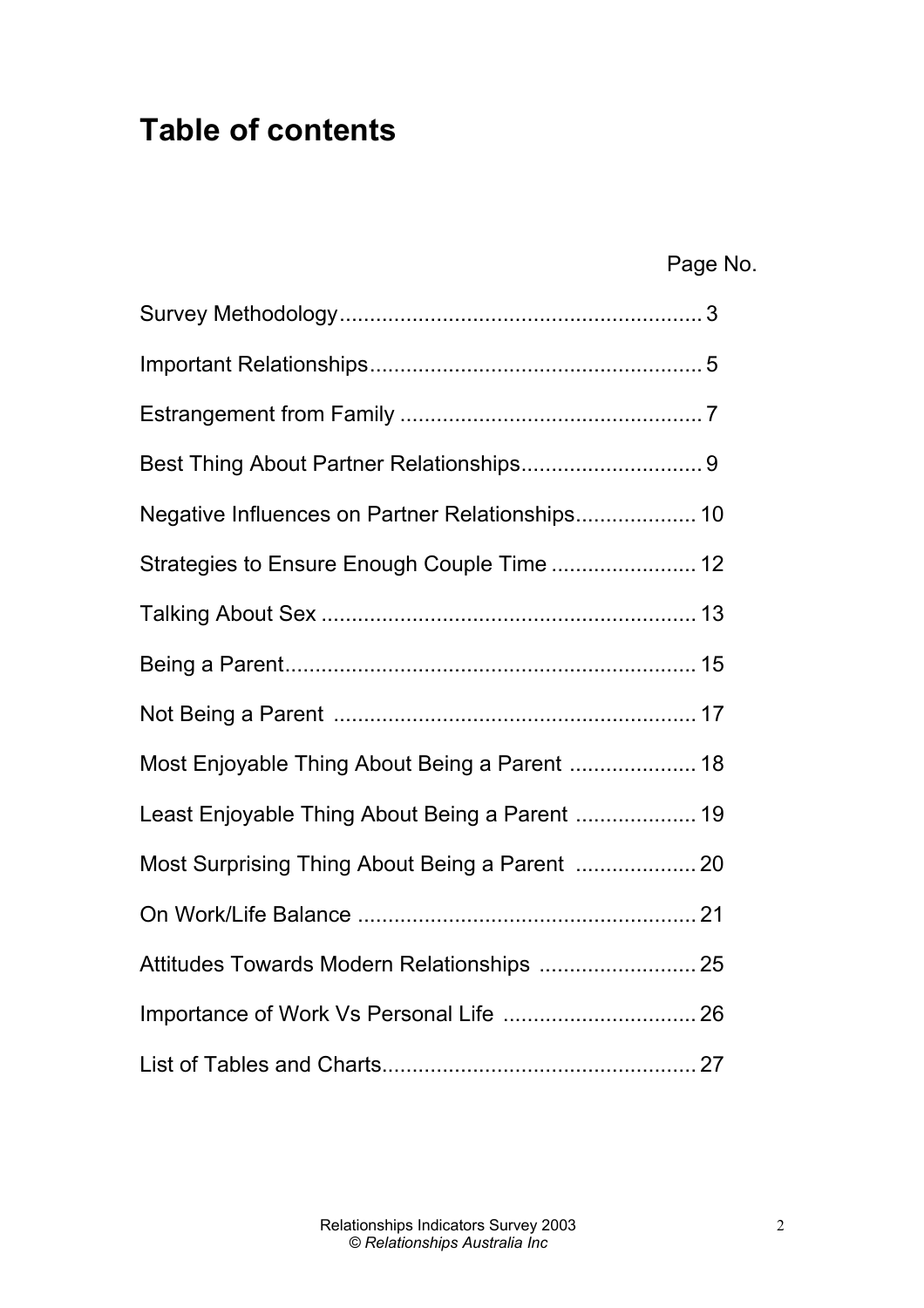## **SURVEY METHODOLOGY**

Approximately every two years, Relationships Australia conducts a survey of adults around Australia, to investigate current trends and issues in families and relationships. This report details the findings from the 2003 survey.

The survey was designed by Relationships Australia and conducted by AC Nielsen using a CATI (computer assisted telephone interview) system. In total 1215 interviews were completed during October 2003. The questionnaire took on average 12 minutes to administer.

Interviews were conducted across all states and territories. The sample was drawn by region proportional to population. Within multi-occupant households, a 'last birthday' method of respondent selection was adopted, where by the person in the household who was 18 years of age or over, and had had a birthday most recently was interviewed. Data were unweighted.

The total number of interviews by region was as follows:

|                        | <b>CAPITAL</b> | <b>REST OF</b> | <b>REGION</b> |
|------------------------|----------------|----------------|---------------|
|                        | <b>CITY</b>    | <b>REGION</b>  | <b>TOTAL</b>  |
| <b>NEW SOUTH WALES</b> | 257            | 159            | 416           |
| <b>VICTORIA</b>        | 217            | 82             | 299           |
| QUEENSLAND             | 102            | 123            | 225           |
| <b>SOUTH AUSTRALIA</b> | 68             | 25             | 93            |
| <b>WEST AUSTRALIA</b>  | 88             | 34             | 122           |
| <b>TASMANIA</b>        | 12             | 17             | 29            |
| <b>ACT</b>             | 19             | N/A            | 19            |
| <b>NT</b>              | 12             | N/A            | 12            |
| <b>TOTAL</b>           | 775            | 440            | 1215          |

TABLE 1 – *Number of interviews by region*

#### **Demographics of the sample**

*Gender*

Males 476 (39%), females 739 (61%)

TABLE 2 - *Age* 

| Age grouping | <b>Number of interviews</b> | Percent of total number |
|--------------|-----------------------------|-------------------------|
| Under 20     | 51                          | 4%                      |
| $20 - 29$    | 187                         | 15%                     |
| 30-39        | 255                         | 21%                     |
| 40-49        | 232                         | 19%                     |
| 50-59        | 213                         | 18%                     |
| 60-69        | 129                         | 11%                     |
| $70+$        | 148                         | 12%                     |
| <b>TOTAL</b> | 1215                        | 100%                    |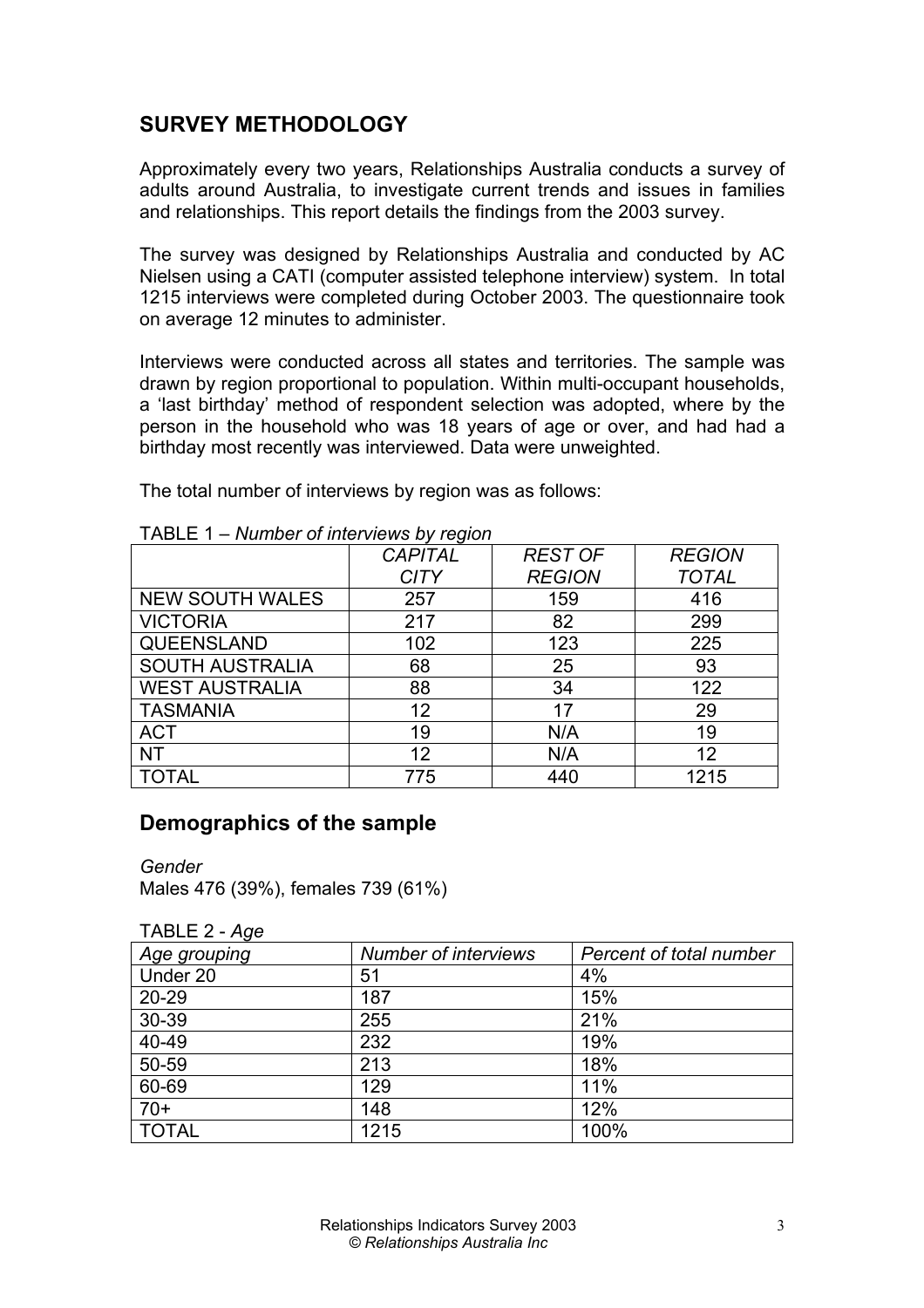TABLE 3 - *Household income* 

| Income bracket      | <b>Number of interviews</b> | Percent of total number |
|---------------------|-----------------------------|-------------------------|
| Under \$25 000      | 301                         | 25%                     |
| \$25 001-\$50 000   | 294                         | 24%                     |
| \$50 001 - \$75 000 | 229                         | 19%                     |
| Over \$75 000       | 283                         | 23%                     |
| <b>TOTAL</b>        | 1107 (108 declined to       | 91% (9% declined to     |
|                     | answer)                     | answer)                 |

| <b>Number of interviews</b><br>Percent of total number |
|--------------------------------------------------------|
| 51%                                                    |
| 10%                                                    |
| 4%                                                     |
| 8%                                                     |
| 8%                                                     |
| 21%                                                    |
| 100%                                                   |
|                                                        |

42 people (4%) were currently going through a separation (as opposed to a divorce) and another 28 (2) were considering going through a separation in the next 12 months.

A total of 886 (73%) of the sample were parents. Those living in rural areas (79%) were more likely to be parents than those living in urban areas (70%)  $(x2=12.334, p<0.001)$ .

Respondents living in rural areas tended to be older, with more aged over 60 than those living in urban areas (28% vs 20% significant difference χ2=16.127, p<0.05). Logically therefore, more people in rural areas were retired or pensioners (25% vs 17%, significant difference χ2=20.188, p<0.001).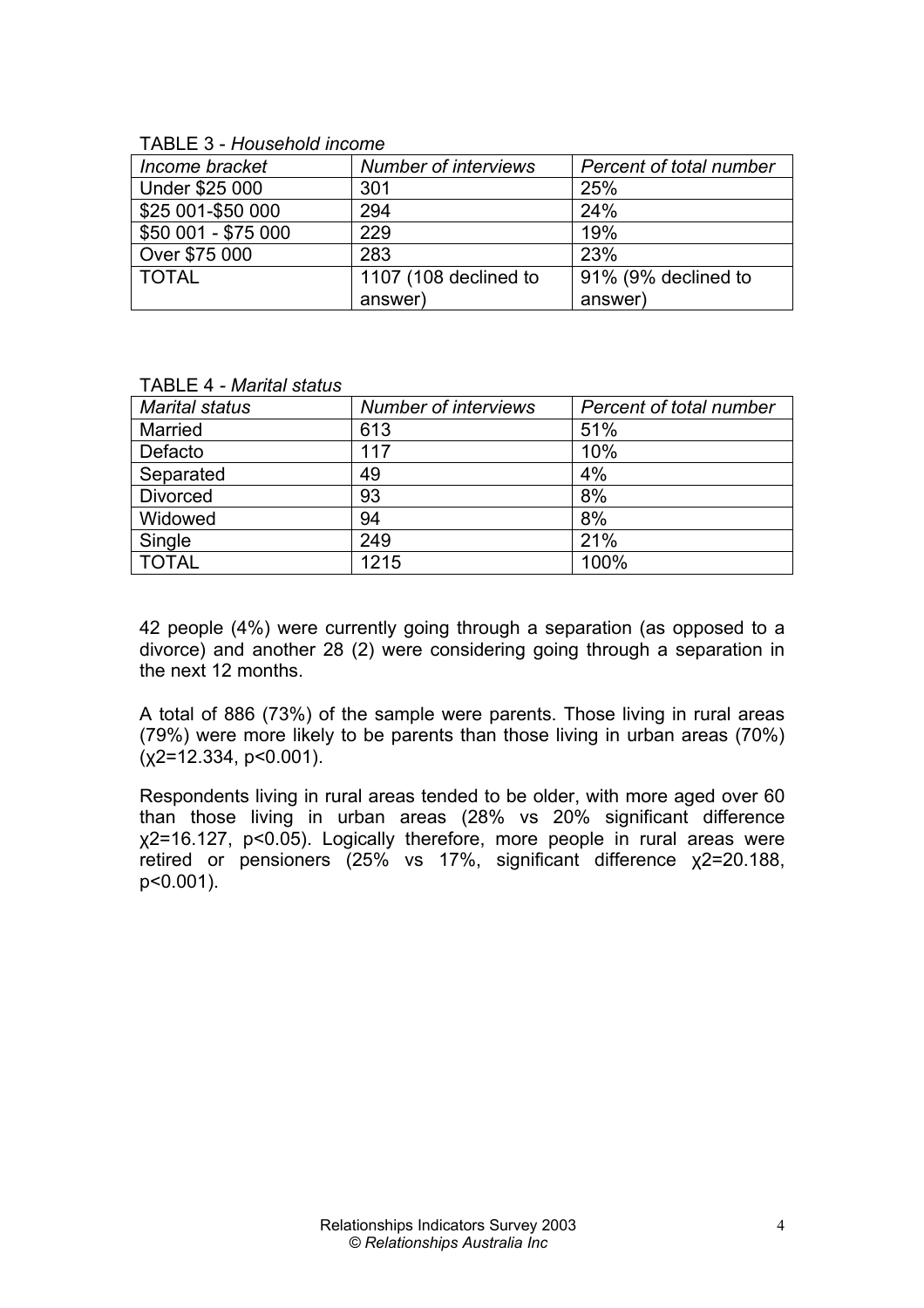### **IMPORTANT RELATIONSHIPS**

Since the first Relationships Indicators study was conducted in 1994, a question has been included asking which family relationships people have currently. On average in 2003 adults had 4 personal and family relationships. Chart 1 below illustrates the percent of respondents who have each type of relationship.





There has been little change in the results of the above question over time, other than a general increase after 1994. Given the stability of the partner/spouse results, it is unclear what the increase in the close/intimate boyfriend/girlfriend response means (Chart 2 below). Anecdotally, the interviewers mentioned that some respondents who had indicated that they had a spouse felt they were being asked if they were having an affair, when the follow up question was – do you have a close/intimate boyfriend or girlfriend. It is possible that in reassuring respondents, the interviewers may have encouraged them to answer 'yes' when thinking of a close friend with whom they were not in an intimate or sexual relationship. This may help to explain why over 95% of respondents indicated they were in an intimate relationship but 21% identified themselves as single.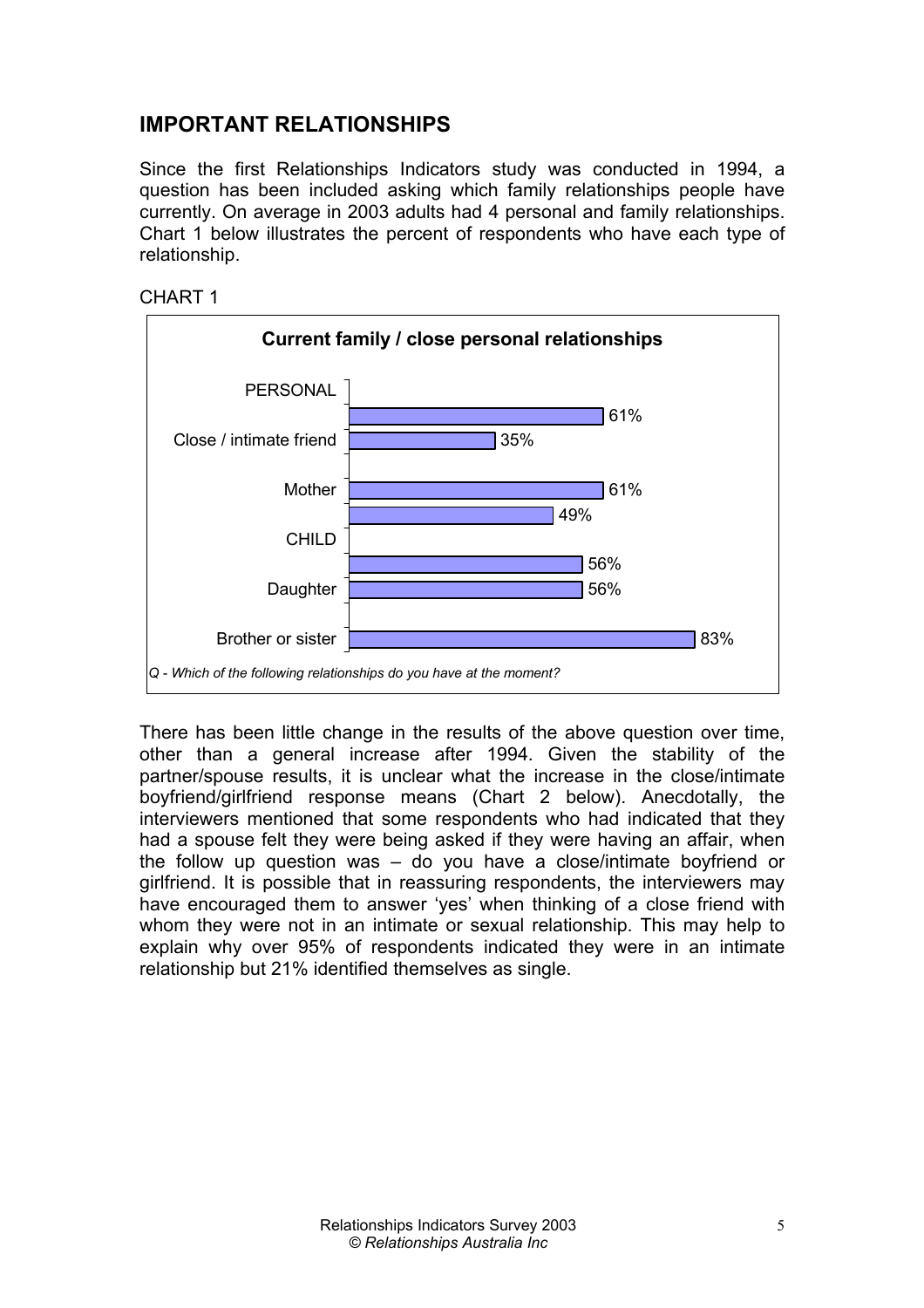CHART 2



**WHO DO YOU HAVE A RELATIONSHP WITH? - 1994- 2003**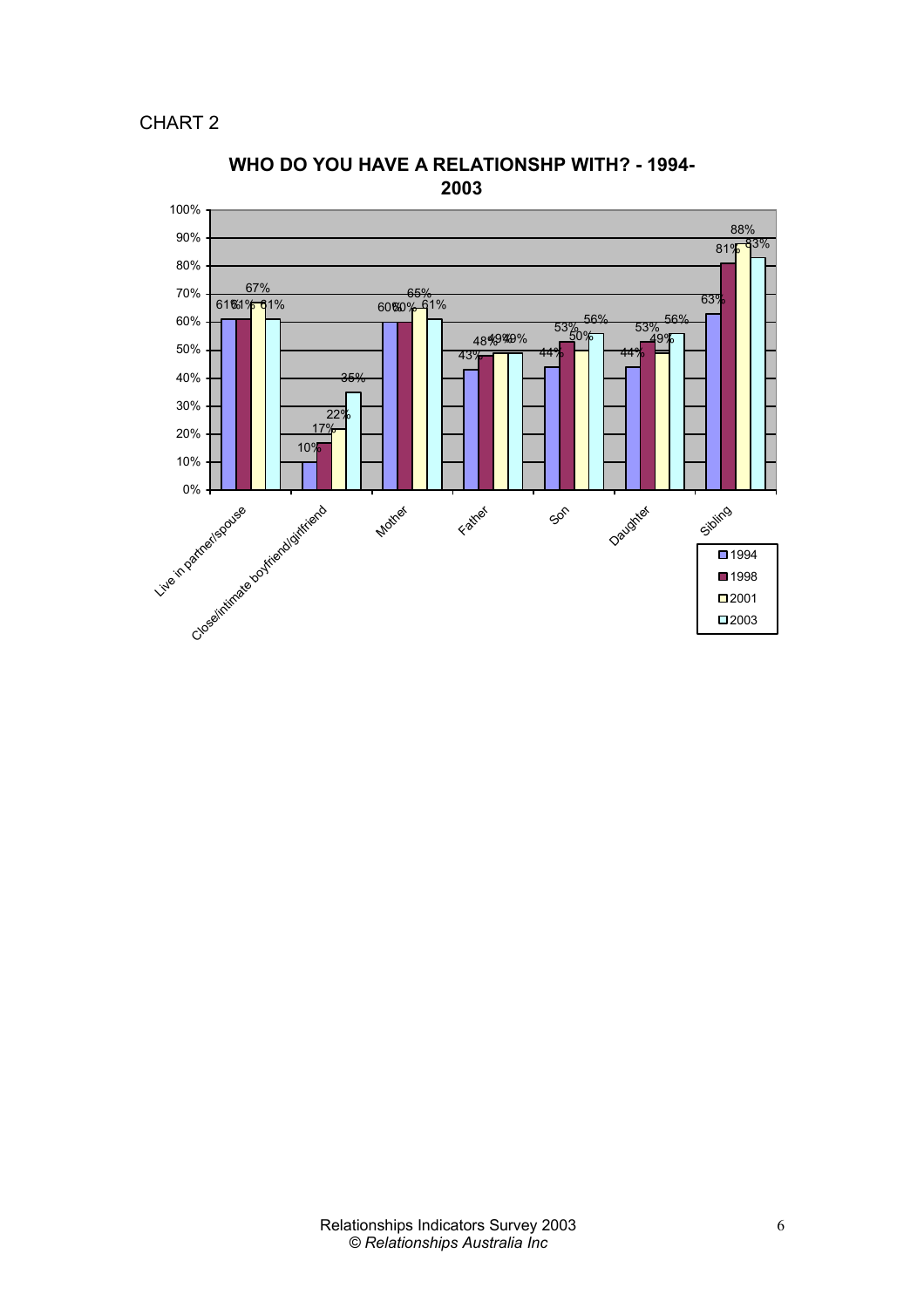#### **ESTRANGEMENT FROM FAMILY**

As well as asking people about the relationships they do have, we asked if there were any immediate family members who were still alive with whom the person did not have a relationship currently. 201 people (17%) answered yes (Chart 3).

CHART 3



*Q – Are there any members of your immediate family who are still alive, with whom you have no relationship?* 

As may be seen from Table 5 below, most commonly it is a brother or sister with whom the relationship has broken down. More than half of all estranged relationships are between siblings.

| relationship   |        |                       |                                                   |
|----------------|--------|-----------------------|---------------------------------------------------|
| Relationship   | Number | % within<br>total 201 | Would you like to<br>change that? -<br><b>YES</b> |
| Partner/spouse | 3      | 2%                    | $0\%$                                             |
| Mother         | 21     | 10%                   | 25%                                               |
| Father         | 40     | 20%                   | 30%                                               |
| Son            | 11     | 6%                    | 55%                                               |
| Daughter       | 13     | 7%                    | 46%                                               |

| TABLE 5 - Immediate family members with whom you have no current |  |  |  |  |
|------------------------------------------------------------------|--|--|--|--|
| relationship                                                     |  |  |  |  |

Sibling 107 | 53% | 41%

Grandparents 9 5% Aunt/Uncle/Cousin/Niece/Nephew 18 9% Other  $\begin{array}{|c|c|c|c|c|}\n\hline\n & 4 & 2\% \end{array}$ 

TOTAL 226

43%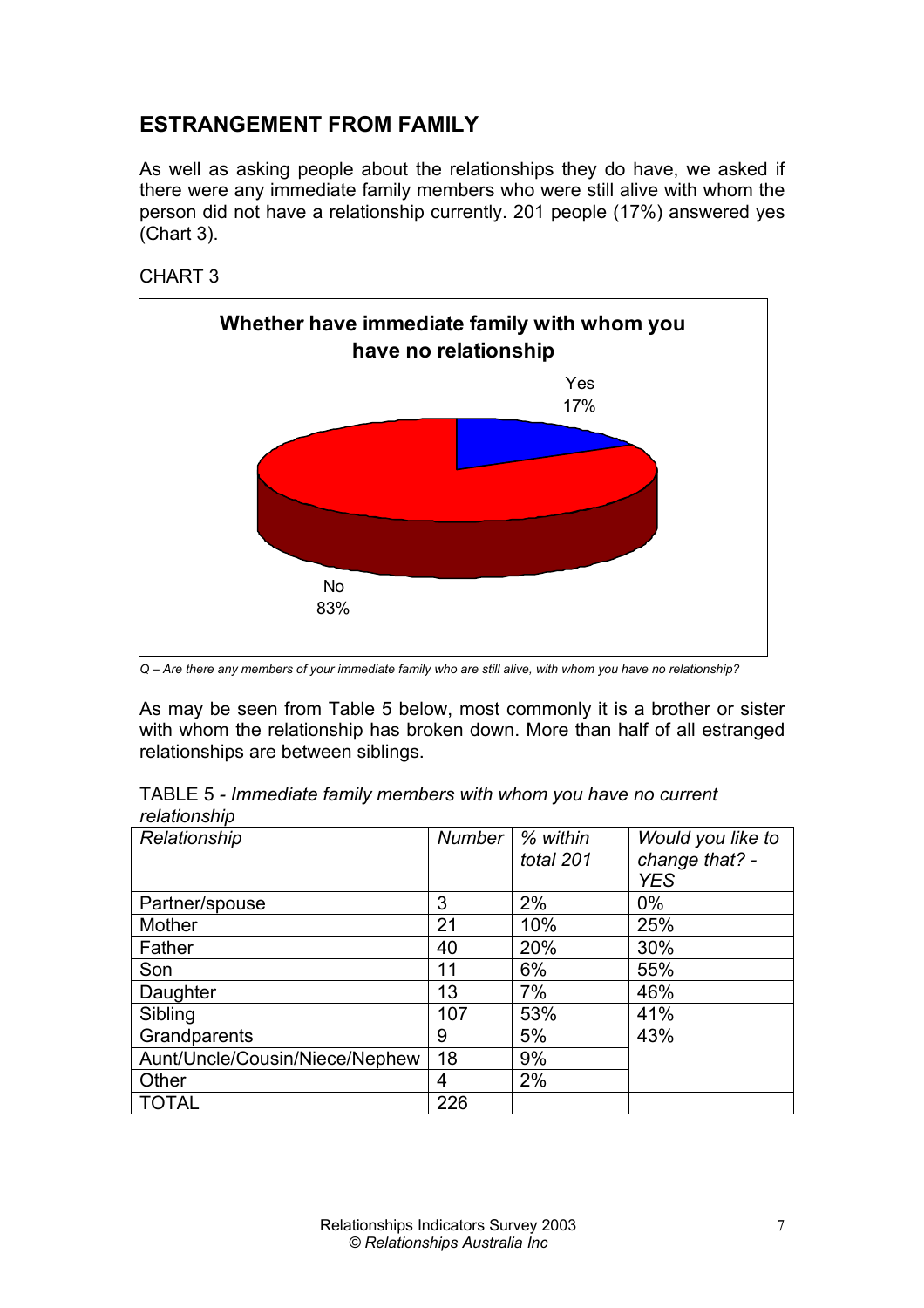201 people said there was someone in their immediate family with whom they have no relationship currently, but 226 such relationships identified, therefore some people had no current relationship with more than one immediate family member.

The figure in the last column of Table 5 represents the percentage of those who currently do not have that relationship, who would like to change the situation. Therefore, 25% of the 21 people with no current relationship with their mother would like to change that. Amongst those who have a relative with whom they no longer communicate, many would like to renew the relationship (38%). None of the 3 people estranged from their partner/spouse said they would like to change the situation. Of those who are estranged from someone other than their partner/spouse, 44% would like things to change. However, this still leaves the majority not looking to alter the current situation, or at least not at the present time.

People who are separated or divorced are more likely to be estranged from a family member than those with any other martial status (x2= 21.274, p<0.05). As with the overall trend, it is most often with a brother or sister (see Table 6 below).

| Relationship   | <b>Number</b> |
|----------------|---------------|
| Partner/spouse | 3             |
| Mother         | Δ             |
| Father         | 5             |
| Son            | 2             |
| Daughter       | 8             |
| Sibling        | 23            |
| Other          | 2             |
| <b>TOTAL</b>   | 39            |

TABLE 6 – *Estrangements of separated or divorced respondents*

It is interesting to note that there are more daughters than sons estranged from their separated or divorced parents. However with the small numbers, it is difficult to reach any conclusions.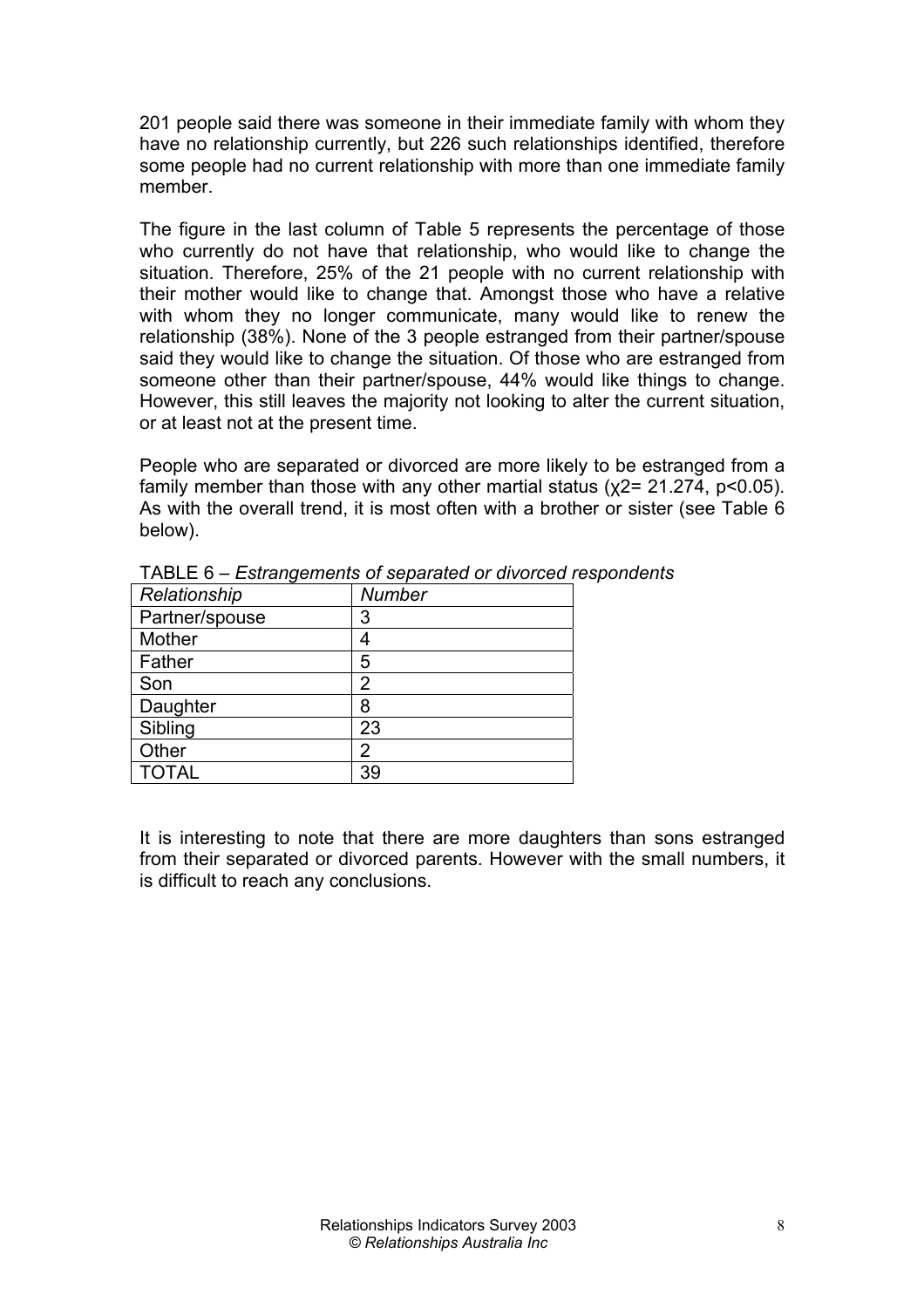## **THE BEST THING ABOUT PARTNER RELATIONSHIPS**

Almost everyone who currently lives with their partner, whether married or not, had something positive to say about the relationship in response to an open ended question. There are many ways to express the benefits couples enjoy but most centre on either the common bonds of companionship, friendship and shared experiences or the caring, loving and trust that comes from the relationship (Chart 4 below). Being in love rated much lower at 5%.





Women were more likely than men to report that the best thing about their partner relationship is communication/understanding/listening (χ2=14.507, p<0.00). This was the only difference in gender found for the open ended question – what is the best thing about your partner relationship.

People living in urban areas were more likely than those living in rural areas to say that the best thing about their partner relationship was communication/understanding/listening (χ2=5.810, p<0.05). Conversely, those in rural areas were more likely to nominate companionship/friendship  $(x2=4.511, p<0.05)$ .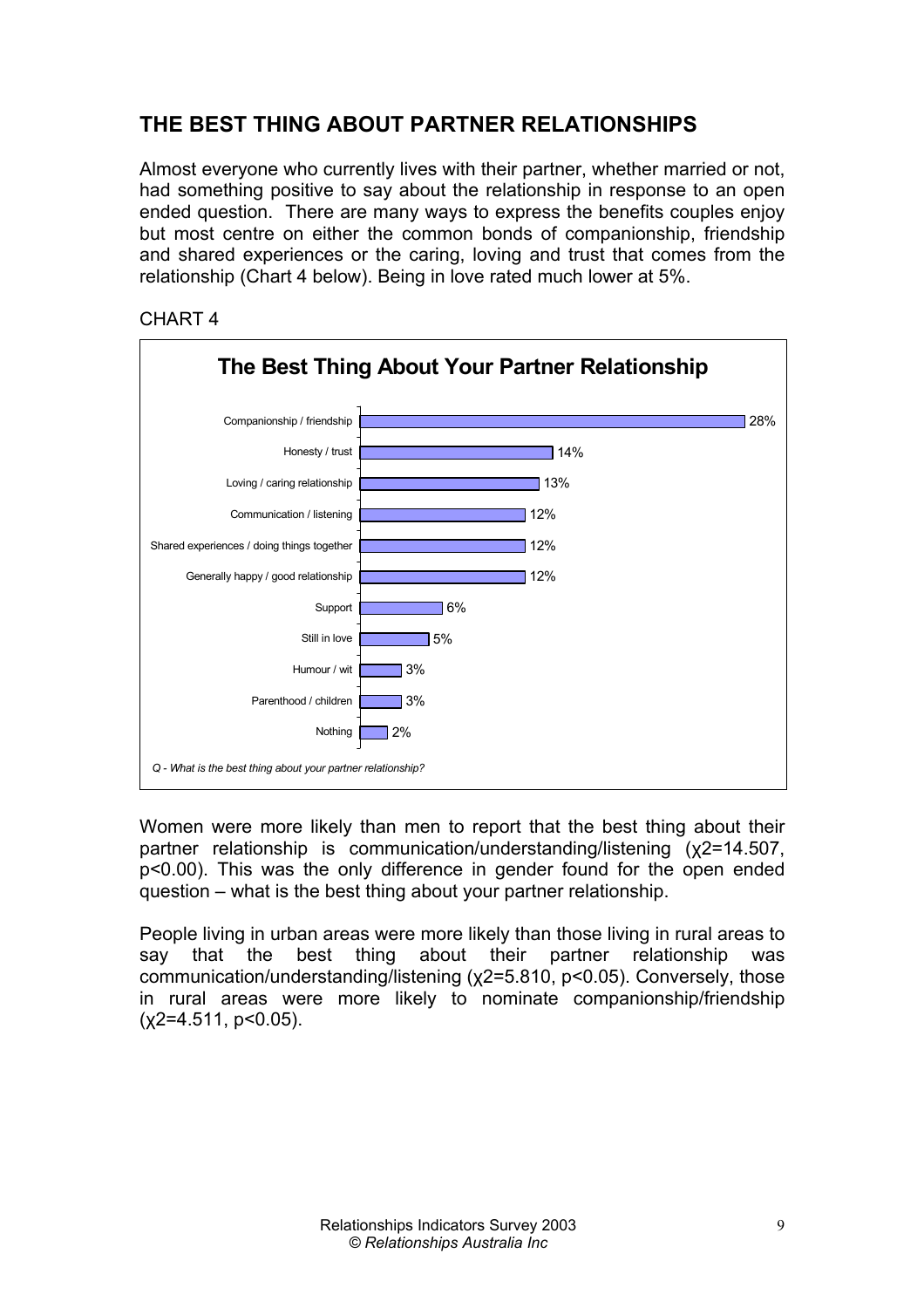#### **NEGATIVE INFLUENCES ON PARTNER RELATIONSHIPS**

As well as positives, respondents were asked about whether or not certain things were currently negatively impacting upon their partner relationship. Unlike the previous question which was open ended, this question presented people with a list of possibilities and asked for a 'yes' or 'no' for each one.

The most common issue confirmed was a lack of time to spend together. Those aged in their 30s (χ2=86.369, p<0.00) and those with children still living at home (χ2=40.545, p<0.00) were significantly more likely than others to confirm this. Concern was also expressed about communication with ones partner, either the lack of communication or the lack of understanding of each others views. Similarly, many people found that financial or employment pressures put a strain on the relationship (Chart 5 below).





Differences were found between those respondents living in urban areas and those living in rural areas in terms of the negative influences on partner relationships. Those living in urban areas were significantly more likely than those living in rural areas to indicate a lack of time to spend together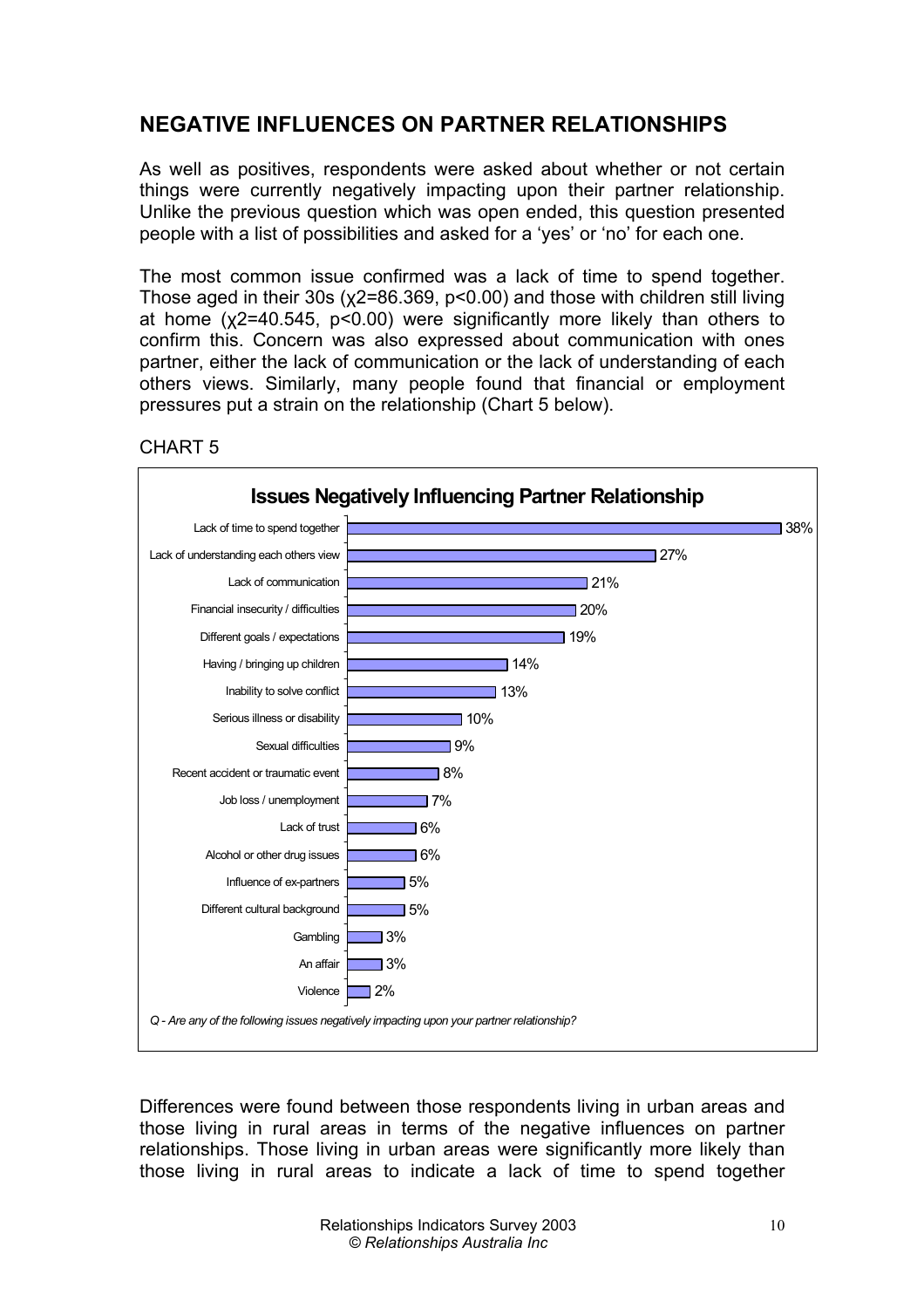$(x2=8.361, p<0.01)$ , financial insecurity or difficulties  $(x2=4.999, p<0.05)$  and coming from different cultural backgrounds (χ2=5.234, p<0.05).

This question has been asked since 1998. The answer options were expanded in 2001 and therefore there are two graphs provided here – firstly for all questions common to 1998, 2001 and 2003 surveys, and secondly for the extra options which are common to the 2001 and 2003 surveys.

CHART 6



The results from some newer options: CHART 7



#### **Issues negatively impacting your partner relationship - 2001-2003**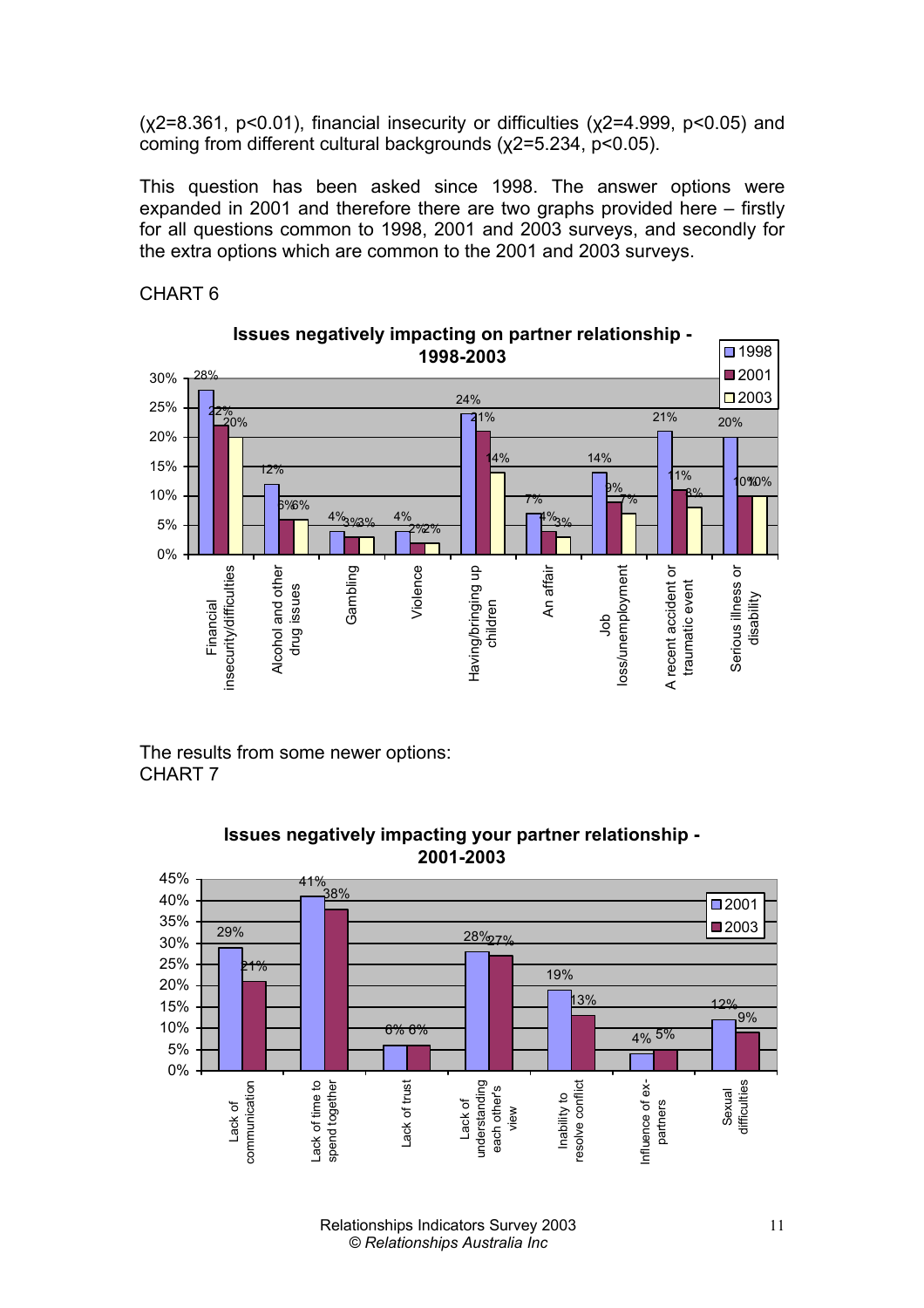While the responses to many options have dropped, a lack of time to spend together was consistently the highest concern in 2001 and 2003.

### **STRATEGIES TO ENSURE ENOUGH COUPLE TIME**

Given this consistent result, respondents were asked about strategies they may use to ensure that they have enough time together as a couple. Interestingly, 41% said that they did not use any strategies or did not see a need to. Another 15% were either retired or worked together. Table 7 below outlines the most common responses to this open ended question.

| Strategy used                              | Number | % of those in partner |
|--------------------------------------------|--------|-----------------------|
|                                            |        | relationships         |
| Roster/rearrange working hours             | 129    | 17%                   |
| Take holidays/weekends away                | 39     | 5%                    |
| Allocate weekends to spend together        | 54     | 7%                    |
| Have meals together                        | 25     | 3%                    |
| Go out together >=once per week            | 32     | 4%                    |
| together (eg TV,<br>things<br>sport.<br>Do | 54     | 7%                    |
| housework)                                 |        |                       |
| Send kids to bed/have babysitter           | 26     | 4%                    |
| Do things as a family with kids            | 14     | 2%                    |
| Retired/work together                      | 108    | 15%                   |
| Not really/no need/none                    | 304    | 41%                   |

TABLE 7 - *Strategies used to ensure couples have enough time together* 

It is clear that re-arranging work hours is the most common method of ensuring that couples have enough time to spend together. Unfortunately, as will be seen in later results relating to balancing work and family life, respondents feel that they do not have enough freedom to do this effectively.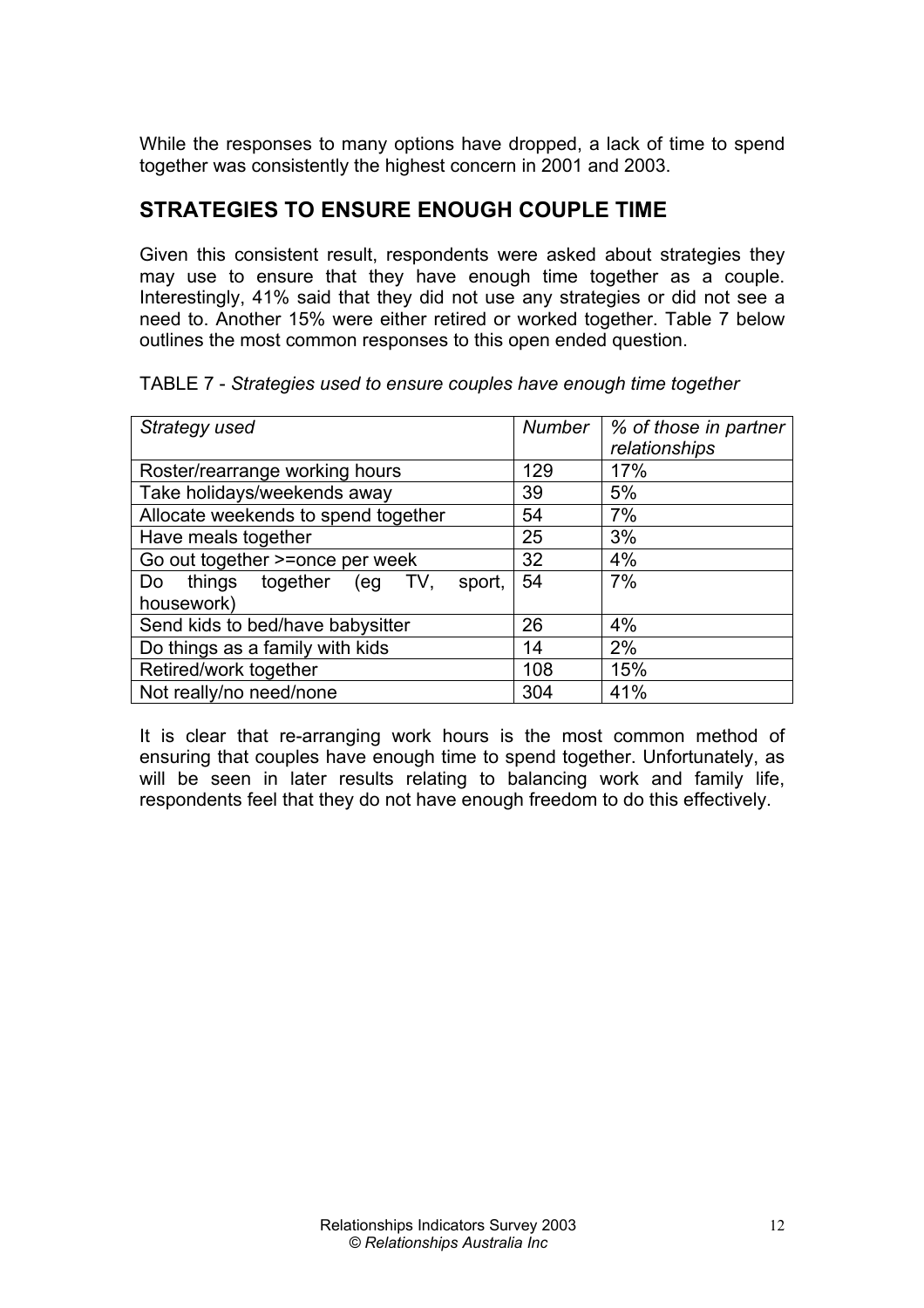## **TALKING ABOUT SEX**

Participants were asked about communication within their partner relationship around sexual issues. 83% said it was either very easy or easy 'for you and your partner to talk openly together about your sexual relationship'. Only one in ten said they find the subject of sex within a live-in relationship difficult to discuss openly, although a further 7% say they avoid the subject altogether (Chart 8 below).



CHART 8

The frequency of these discussions however varied. Approximately one quarter of respondents each answered weekly, monthly and a few times per year to the question 'how often do you and your partner have an open discussion about sex?'. 14% of respondents said never (Chart 9 below).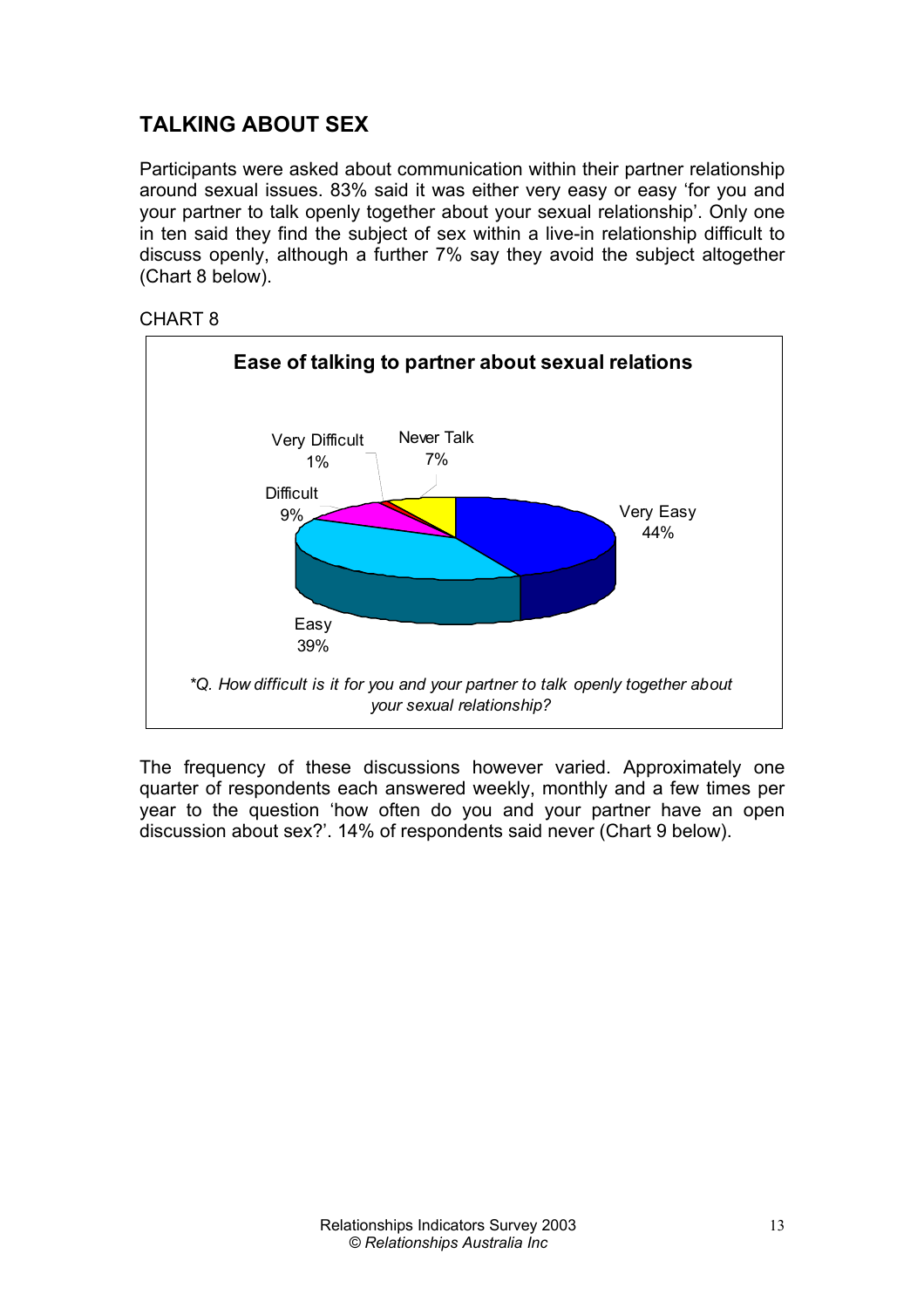#### CHART 9



As might be expected, there were differences found in both the ease and frequency of talking about sex for younger and older people. Those aged 20- 29 were the most likely to talk about sex daily or weekly, closely followed by those aged 30-39.Those aged over 60 were most likely to say they talk about sex a few times per year and those aged over 70 – never. These differences are significant (χ2=161.008, p<0.001). The pattern of differences for the question – how difficult is it for you and your partner to talk openly together about your sexual relationship – was very similar.

When it comes to gender, there is no difference for – how difficult is it for your and your partner to talk openly together about your sexual relationship? – between males and females. However for the frequency of talking about sex, males say they have an open discussion about sex with their partner more often than females ( $χ2=15.083$ ,  $p<0.05$ ).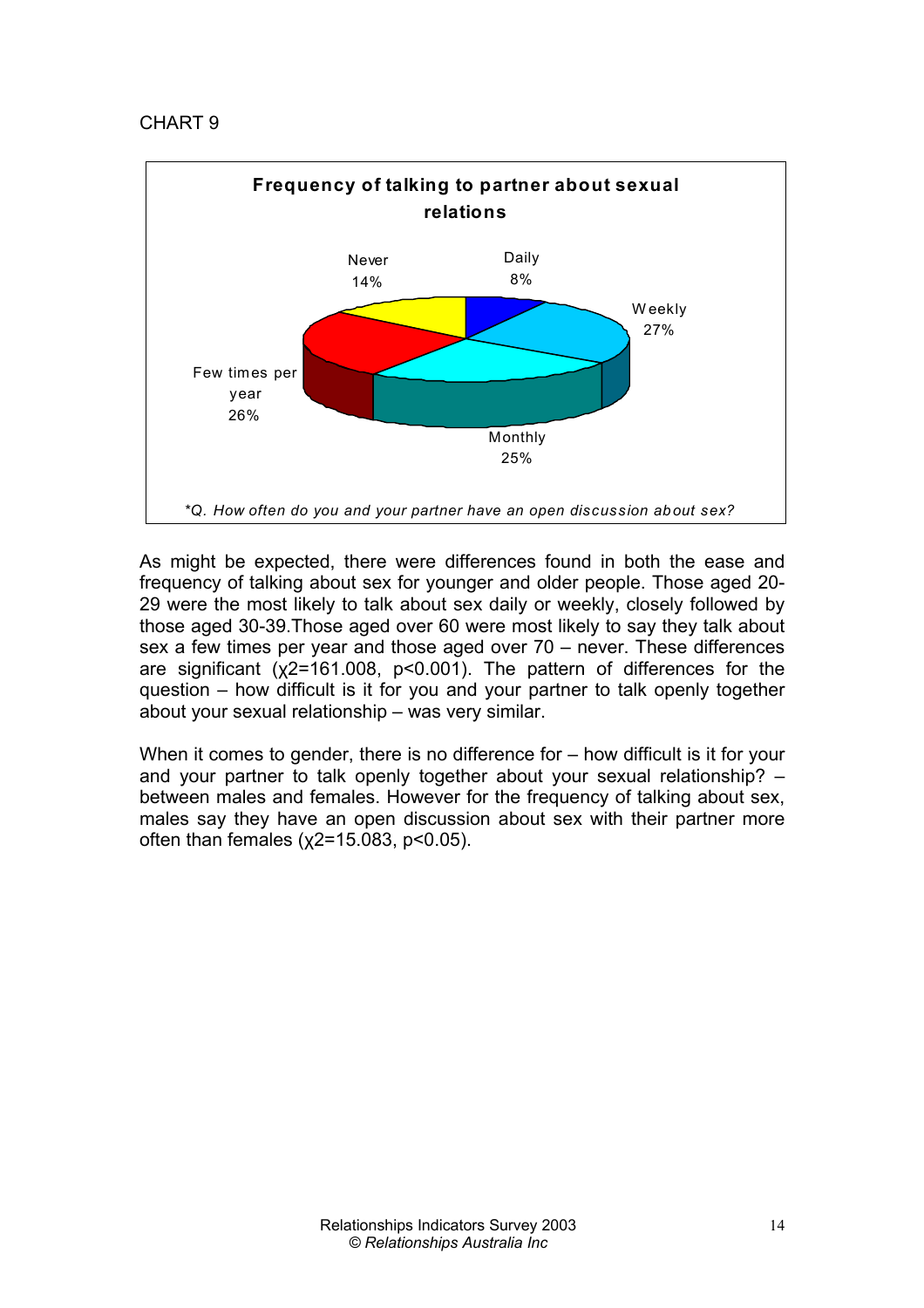### **BEING A PARENT**

Three in four adults surveyed were a parent (Chart 10 below). The two groups of people least likely to have children were singles and those aged in their twenties – the proportion of those under thirty with children was 16% compared to 76% amongst those in their thirties (χ2=428.613, p<0.00). 58% of those who are not parents were aged 20-29 years.





*Q – Are you a parent?* 

As one would expect, most families with children have 2 or 3 children (63%). This still leaves more than one in five families with four children or more. Those living in rural areas were likely to have more children (average 3.9) than those living in urban areas (average 3.5) (F=18.031, p<0.001).

The number of children parents have is very much age dependent  $-$  the current generation of parents are having fewer children than their parents. People with one child only were very much in the minority (Chart 11 below). They tended to be people in their twenties. Parents aged in their 40s were more likely to have 2 children, whilst those aged in their 60s were more likely to have 3 children and those in their 70s to have at least 4 children  $(x2=168.547, p<0.00)$ .

Overall, 12% of parents said that they would like to have more children. Although those with only one child were more likely than others to say they wanted more children (x2=131.227, p<0.00), 60% were happy with only one child. 4% of those parents with 4 or more children said that they wanted to have more children.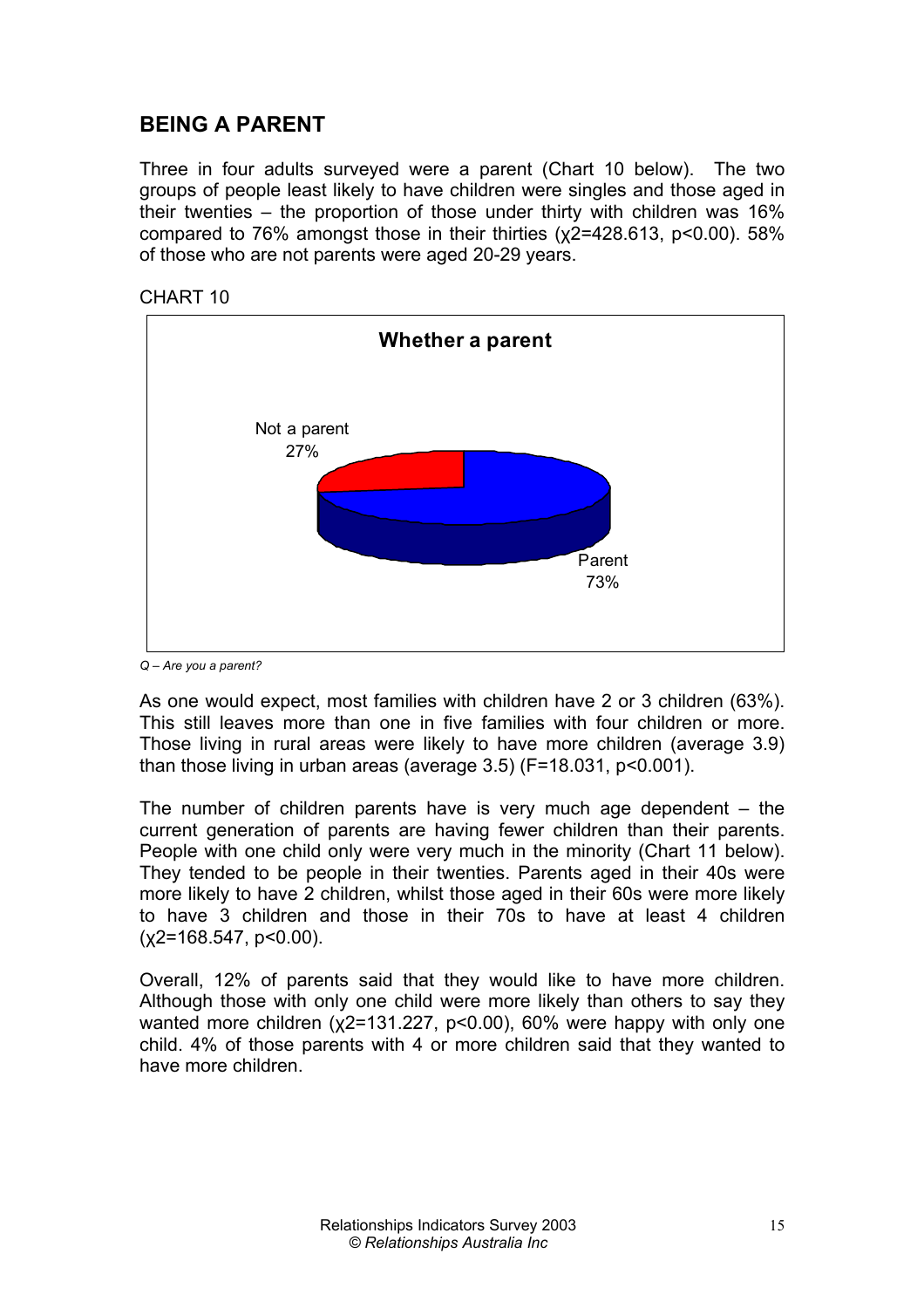#### CHART 11



*Q – How many children do you have?*

One in three of parents said that their first child was not planned (Chart 12 below). It is not surprising that those whose first child was planned were most likely to be married. Those whose first child was not planned were more likely to be in a defacto relationship or separated and to a lesser extent, divorced (χ2=28.165, p<0.001).





*Q – Can I ask if your first child was planned?*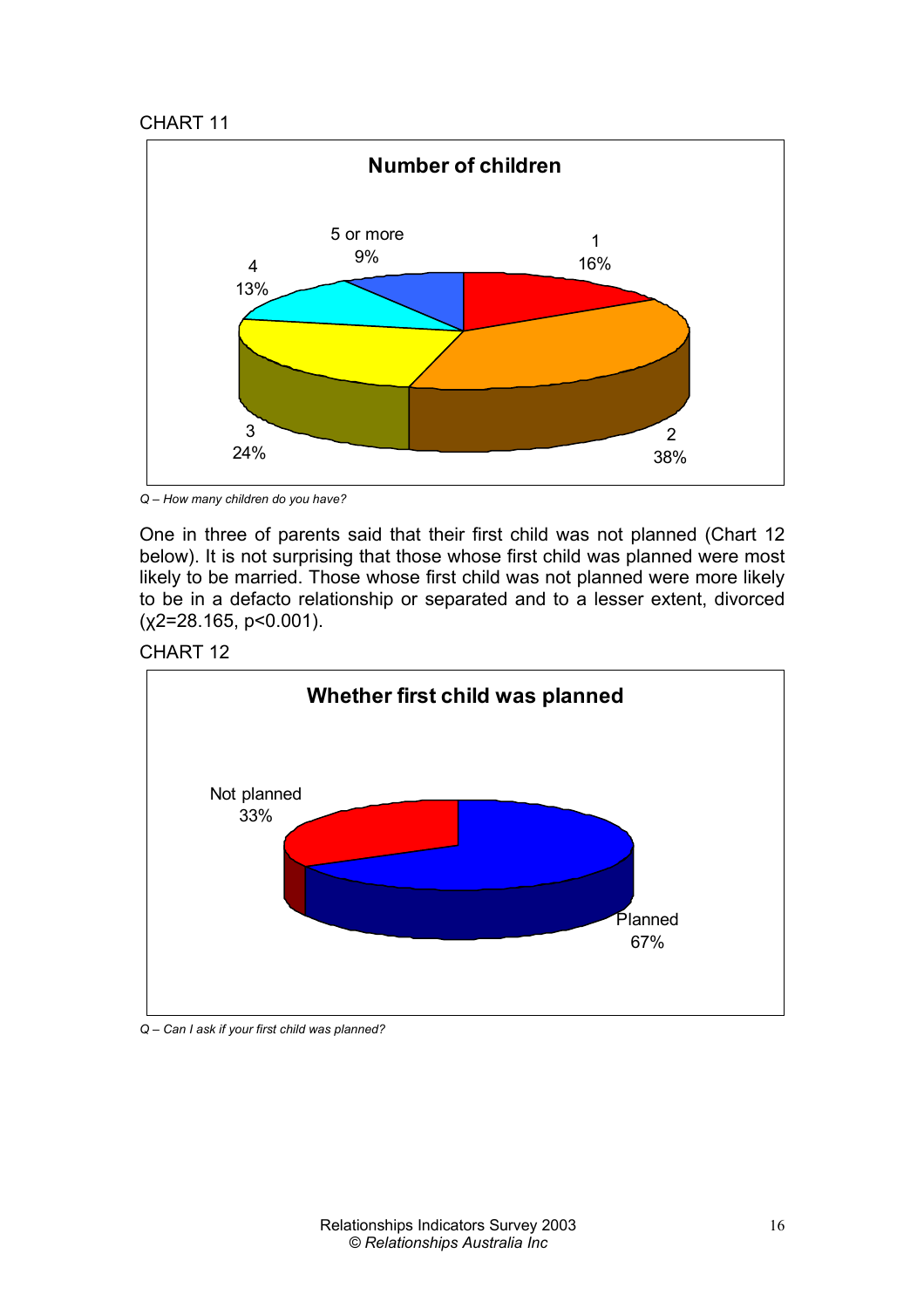## **NOT BEING A PARENT**

For those people who are not parents, a forced choice question was asked about their main reason for not being a parent. Almost half of respondents said that they were not ready yet or too young (Chart 13 below).

The proportion who for whom there was a barrier to having children was relatively small and divided between those who were unable physically (5%) and those who could not afford to have children (7%).

CHART 13



People in urban areas were more likely than those in rural areas to say that they were not ready yet or too young to have children (χ2=22.167, p<0.01). Overall, 13% of those who said they were too young or not ready yet were aged 30-39. For those aged 20-29, this was the major factor in not having children (65%). However by the time people are in their 30s, it had dropped to 32% and other more practical issues had increased in importance (eg no partner 24%).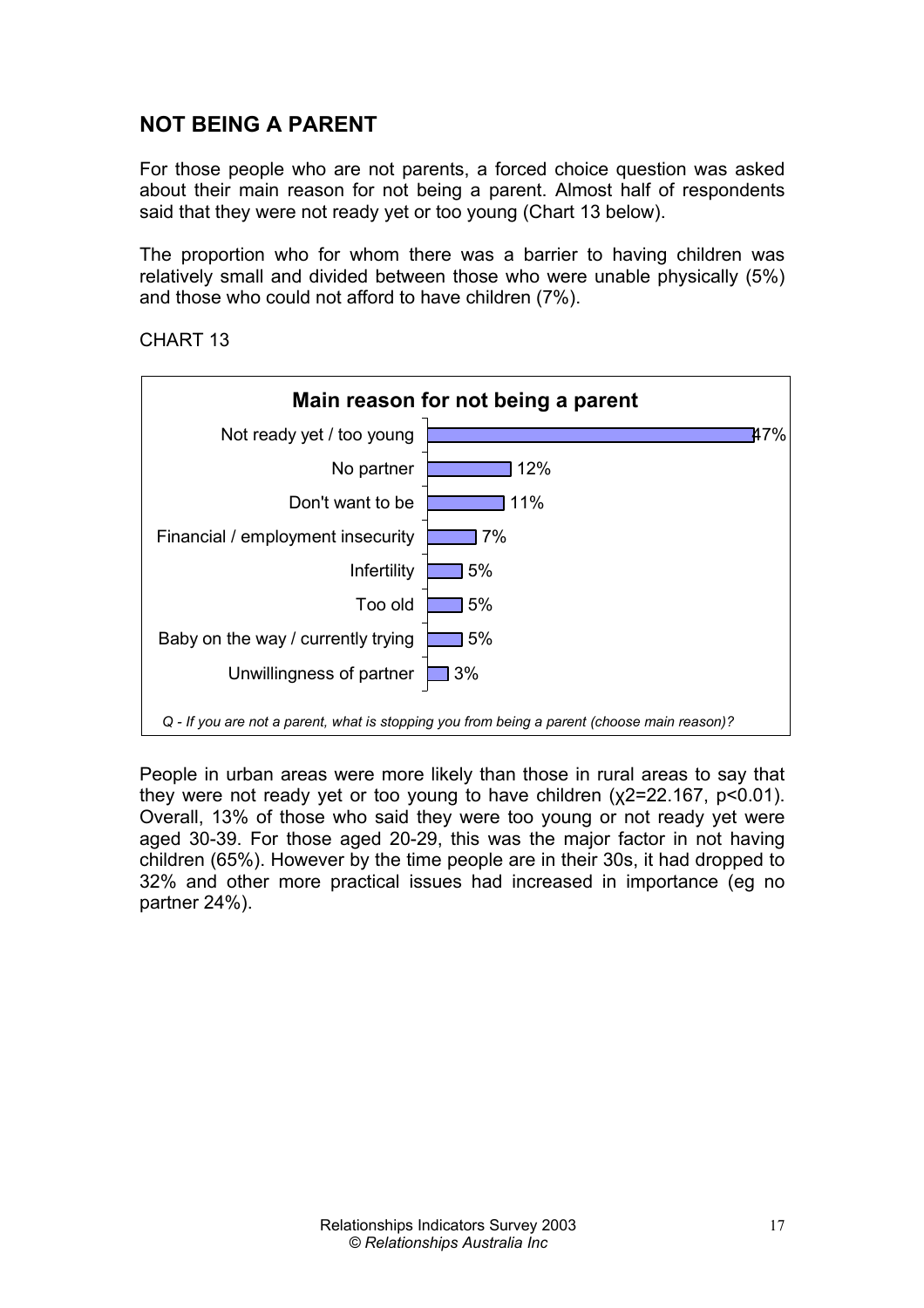## **MOST ENJOYABLE THING ABOUT BEING A PARENT**

Parents were asked for the most enjoyable aspect of having children, in an open ended question. Most talked about watching their children grow and learn and spending time with them, sharing and looking after them (Chart 14 below).





Responses to this question changed when the children were no longer living at home. Those with children still at home were more likely to say that the most enjoyable things were watching the child grow, develop and/or learn (χ2=12.361, p<0.05). Once the children had left home, companionship and communication (χ2=15.870, p<0.00), and not surprisingly, having grandchildren (χ2=63.741, p<0.00) were more likely to be nominated.

Those in urban areas were slightly more likely that those living in rural areas to say that companionship and communication was the most enjoyable thing about being a parent (χ2=3.453, approaching significance). Logically, given the older population, those in rural areas were more likely to say having grandchildren (χ2=11.861, p<0.01).

There were some differences in the responses from mothers and fathers to the question of the most enjoyable thing about being a parent. Fathers were more likely to say sharing/spending time with them/looking after them (χ2=5.657, p<0.05), or having grandchildren (χ2=10.215, p<0.01). Mothers were more likely to say the unconditional love/love shared/the joy (χ2=13.304, p<0.00).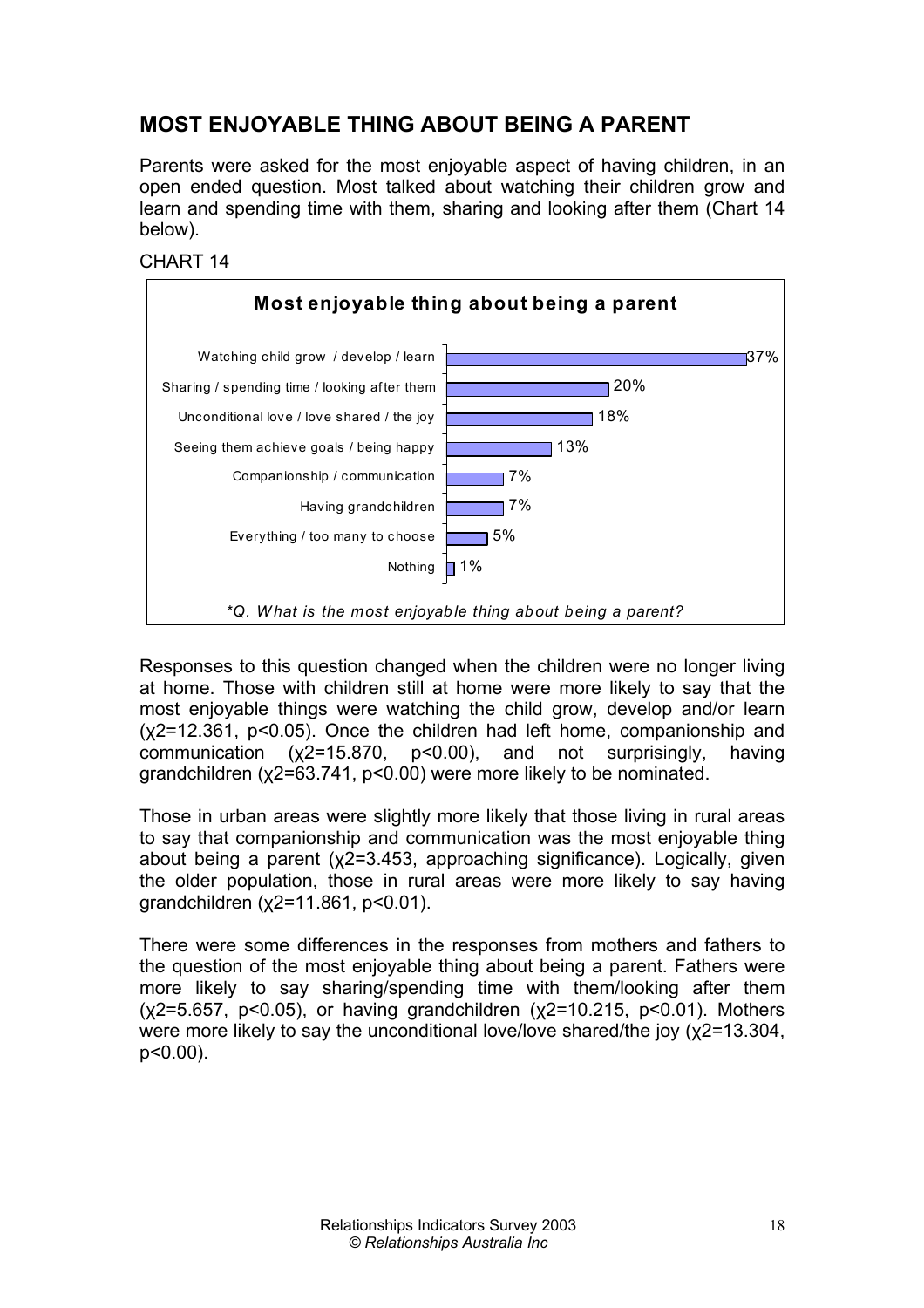## **LEAST ENJOYABLE THING ABOUT BEING A PARENT**

On the negative side, parents were asked, again in an open ended question, to say what was least enjoyable about having children. There was more variation in responses to this question than to the previous question (Chart 15 below). The biggest concerns were worry, discipline and seeing their hurts and mistakes. Only 6% of respondents said that the cost was the least enjoyable thing about being a parent.





As for the most enjoyable thing about being a parent, the least enjoyable aspect changed when the children had left home. For those with children living at home with their parents, the least enjoyable things were more likely to be conflicts/fighting (χ2=5.208, p<0.05), discipline (χ2=19.712, p<0.05), when they're tired/grumpy/moody (χ2=20.559, p<0.00), sleepless nights  $(x2=16.292, p<0.00)$  and a lack of time to myself  $(x2=20.627, p<0.00)$ . After the children had left the family home, the least enjoyable aspects of parenting were more likely to be the worry (χ2=9.750, p<0.05), seeing their problems/hurts/mistakes and not being able to help (χ2=6.497, p<0.05), or lack of time or contact with the children (χ2=5.660, p<0.05). Those parents whose children had left home were also more likely to say that there was no least enjoyable aspect of parenting (χ2=39.140, p<0.00).

Those parents living in rural areas were more likely than their urban counterparts to say that a lack of time or contact with their children, including being separated from them was the least enjoyable thing about being a parent  $(x2=6.770, p<0.05)$ .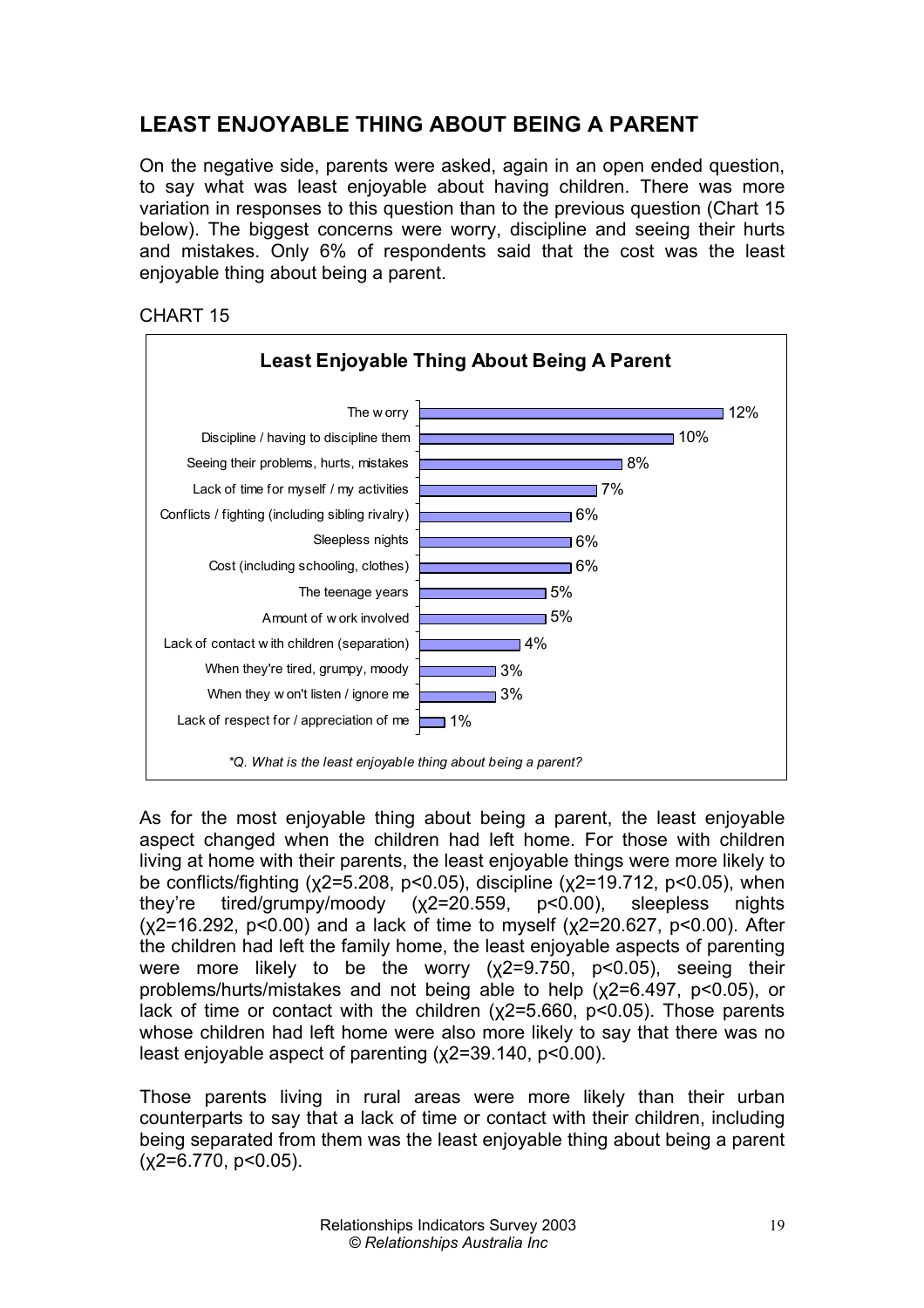Mothers were more likely to nominate the conflicts/fighting (χ2=4.632, p<0.05), and the amount of work involved (χ2=8.268, p<0.01) whilst fathers were more likely to say a lack of time or contact with the children, including being separated from them (χ2=5.608, p<0.05) or nothing (χ2=8.449, p<0.01).

#### **MOST SURPRISING THING ABOUT BEING A PARENT**

When asked to say what was surprising about having children, responses tended to be positive rather than negative.

The positive surprises of parenthood centred on the joy of the relationship and the individuality of children (Chart 16 below). The main negative concerned the stress of raising children and how time consuming it was (12%).



CHART 16

Those parents whose children still lived at home were more likely to say children growing up/learning so quickly (χ2=8.997, p<0.01), how demanding/stressful/time consuming it is (χ2=8.358, p<0.01) or how knowing they are/how much children teach you  $(\chi^2=7.027, p<0.05)$  whilst those whose children had left the family home said the surprise at how well they turned out  $(x2=7.548, p<0.01)$  or becoming a grandparent  $(x2=12.475, p<0.01)$ . Parents with children who had left home were more likely to say that nothing was surprising (χ2=13.660, p<0.00).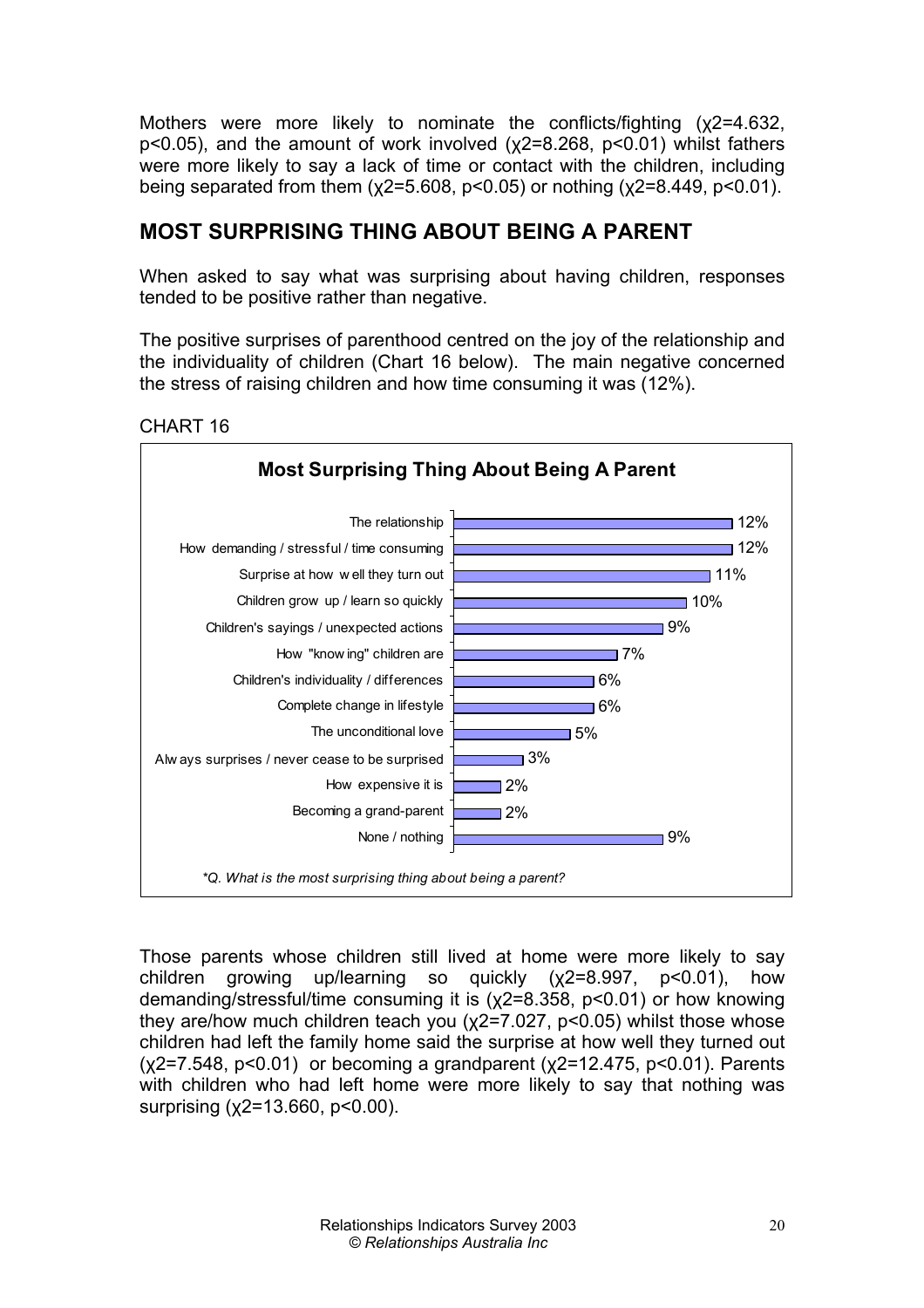Some interesting differences arose between urban and rural dwellers in regards to the most surprising thing about being a parent. Those in rural areas were more likely to say children's individuality & differences (χ2=6.543, p<0.05) and those in urban areas were more likely to say a complete change in lifestyle/ refocuses your life 00282=6.037, p<0.05).

Mothers were more likely than fathers to say that the relationship/ how much I love & enjoy my children  $(x2=7.834, p<0.01)$ , and the unconditional love (χ2=4.679, p<0.05) was the most surprising thing. Fathers were more likely to say that nothing was surprising (x2=4.341, p<0.05).

### **ON WORK / LIFE BALANCE**

The majority of people surveyed were in paid employment, either full or part time (Chart 17 below). For men, most worked full time (62%) as opposed to part time (10%). For women, the split between working full time and part time was more even, but most were in paid employment (55%), with 15% doing full time unpaid work at home. These differences between men and women were statistically significant (χ2=150.019, p<0.00).





*Q – Now we would like you to think about balancing work and family life. Under your current circumstances, do you:?* 

Being a parent indicated significant differences in work status. Parents were more likely to be working full time unpaid at home, or retired/on a pension. Those without children were more likely to work full time in paid employment or be unemployed/on a benefit (χ2=126.132, p<0.00).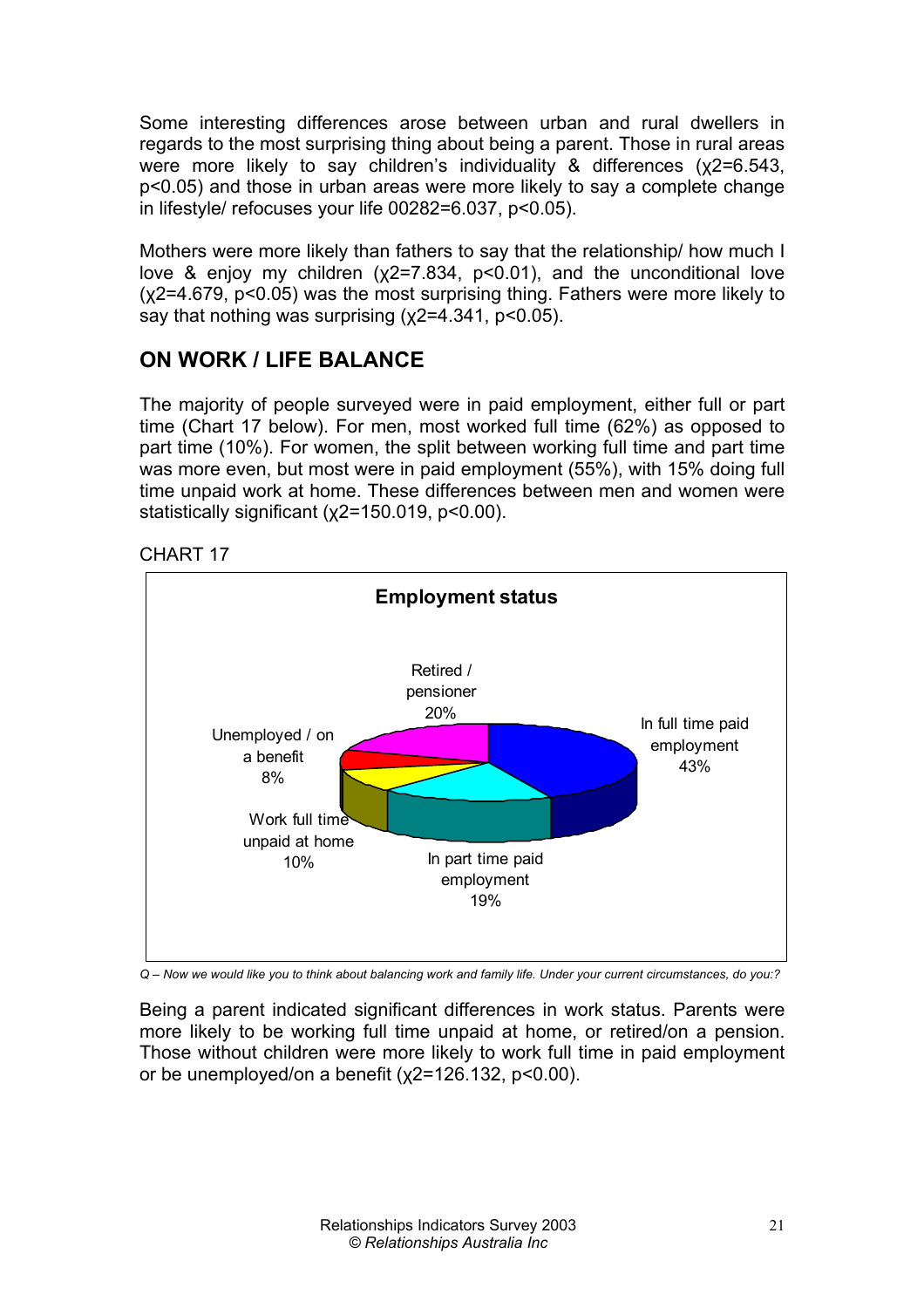For 24% of people, their current work situation was not what they would prefer to be doing. Those who were currently unemployed or on a benefit were the most likely to not be satisfied with their situation (χ2=29.196, p<0.00). Almost 30% of those working full time in paid employment would also prefer a change. There was no difference between men and women in terms of satisfaction with current work status, nor between parents and those without children.

Those wanting a change were most likely to want to move to part time employment (Table 8 below).

| Work status                   |     | % currently   % would like |  |
|-------------------------------|-----|----------------------------|--|
| Full time paid employment     | 43% | 26%                        |  |
| Part time paid employment     | 19% | 43%                        |  |
| Work full time unpaid at home | 10% | 10%                        |  |

Table 8 *- Preference for work/family balance* 

Men were more likely than women to prefer to be self employed or retired, whereas women were more likely to prefer to be working part time (χ2=20.733, p<0.00). Parents were more likely to prefer part time paid employment and those without children full time paid employment (χ2=13.500, p<0.01).

The difficulty of balancing family and work life is reflected in the finding that 40% of parents felt like they had no real choice. Those in rural areas were slightly more likely than those in urban areas to feel this lack of choice, although the finding was not statistically significant ( $x2=3.433$ ). Fathers were significantly more likely than mothers to feel that they do not have a choice  $(x2=4.047, p<0.05)$ .

Parents were then asked what would or does assist them in meeting their preferred work pattern. Chart 18 below, shows the differences in responses between those who feel they have a choice and those who do not in terms of work/life policies. More availability of child care places (x2=3.059, p=0.08, approaching significance), paternity leave (χ2=4.324, p<0.05), more part time work options for women (χ2=10.031, p<0.05) and for men (χ2=6.911, p<0.05), flexible working hours (χ2=6.849, p<0.05) and increased Government financial support ( $x^2$ =30.207,  $p$ <0.01) were more likely to be mentioned by those who feel they have no real choice in balancing work and family life. These are therefore issues which clearly still need to be addressed.

There was no difference between those who feel they have a choice and those who do not, in terms of lower child care fees, paid maternity leave, longer unpaid leave and spouse's attitude. Therefore it was just as likely that those who feel they have no choice would like these policies and it was that they assisted parents in having a choice.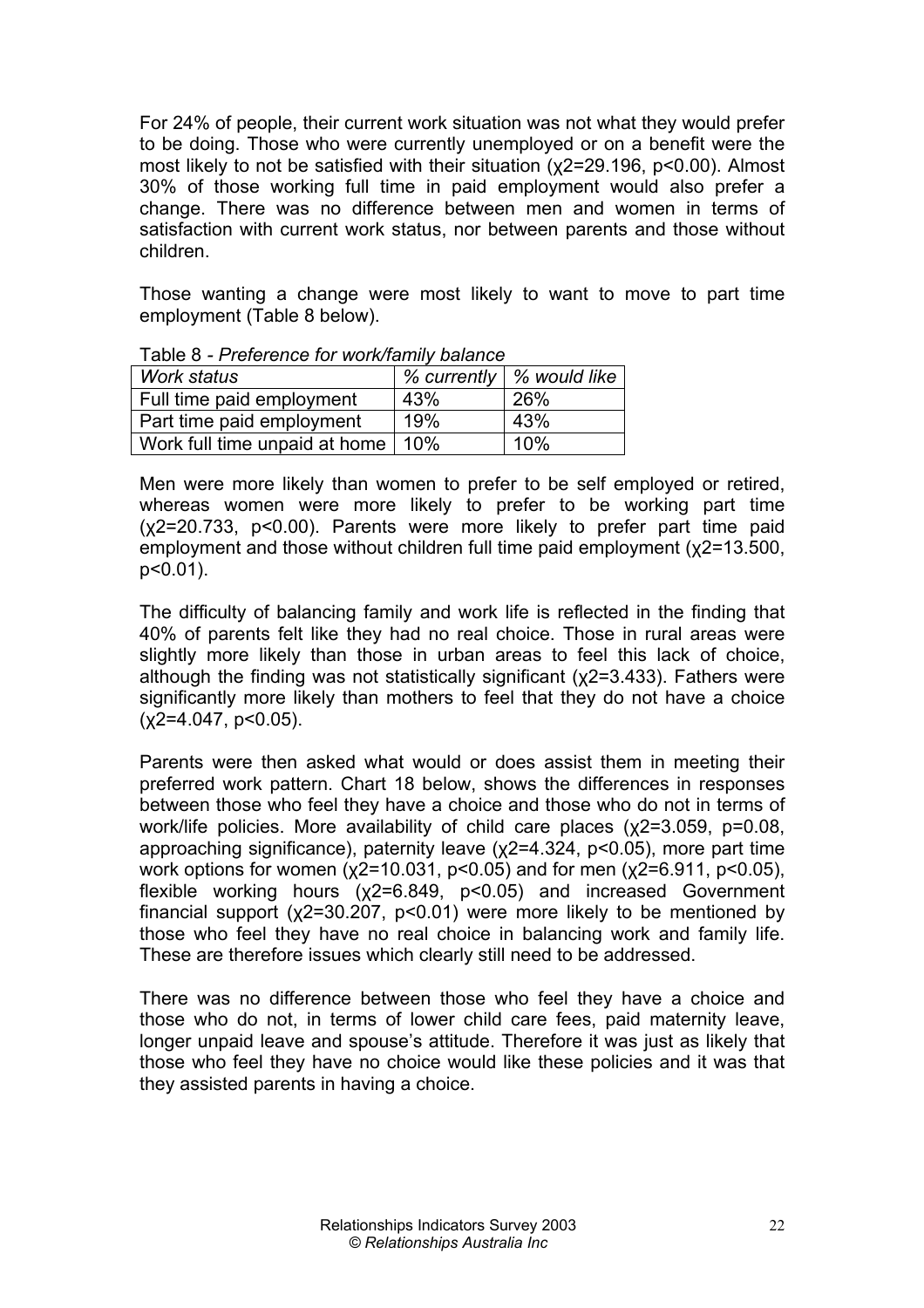**Chart 18 - Balancing work and family: what helps whose who feel they have a choice & what those who feel they don't have a choice would like**

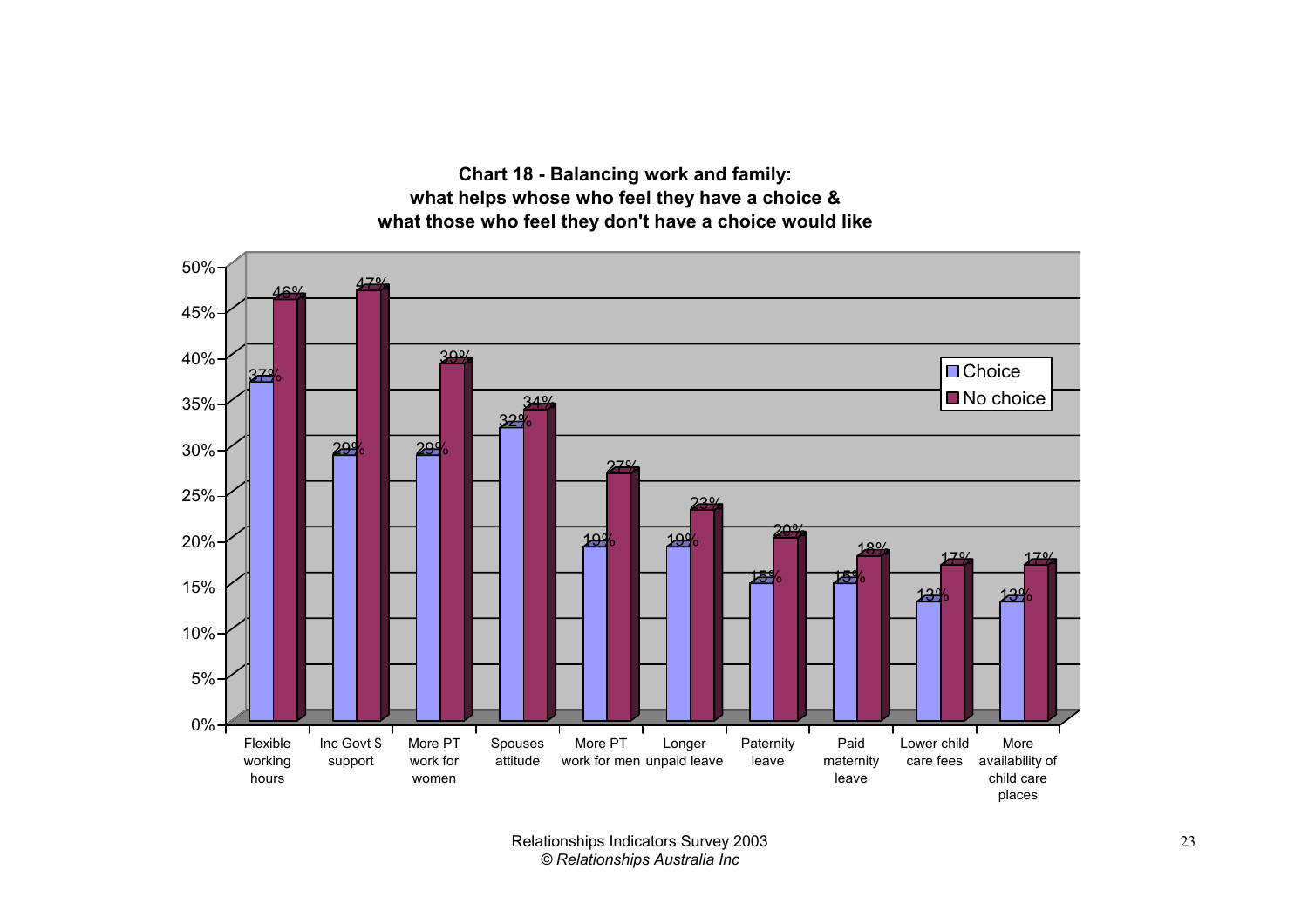There were no policies identified which are useful enough and readily available enough that they are not on the 'wish list' of those who feel they have no choice in balancing work and family life. This suggests that there is still a long way to go in many areas of balancing work and family life.

There were some interesting differences found in looking at this question, between various different areas within Australia. Those in urban areas who feel that they have no real choice were more likely than their rural counterparts to say that they need lower child care fees (χ2=4.169, p<0.05), more availability of child care places (x2=4.169, p<0.05), and paternity leave  $(x2=4.320, p<0.05)$ .

Whilst there was no overall difference between the States (NSW, Vic, Qld, SA and WA were included in the analysis, Tas, ACT & NT excluded because of low numbers) in terms of whether or not you feel like you have a real choice regarding balancing work and family life, there were clear differences between individual policies. Amongst those parents who feel like they do have a real choice, Queenslanders were more likely than those from other States to nominate the following as assisting in that choice – part time work options for women (χ2=12.296, p<0.05), and for men (χ2=14.053, p<0.01), and flexible working hours (χ2=18.468, p<0.05). For the parents without a choice, Queenslanders and South Australians were more likely that those from other States to be looking for lower child care fees ( $x2=9.904$ ,  $p<0.05$ ) and paid maternity leave (x2=18.468, p<0.01).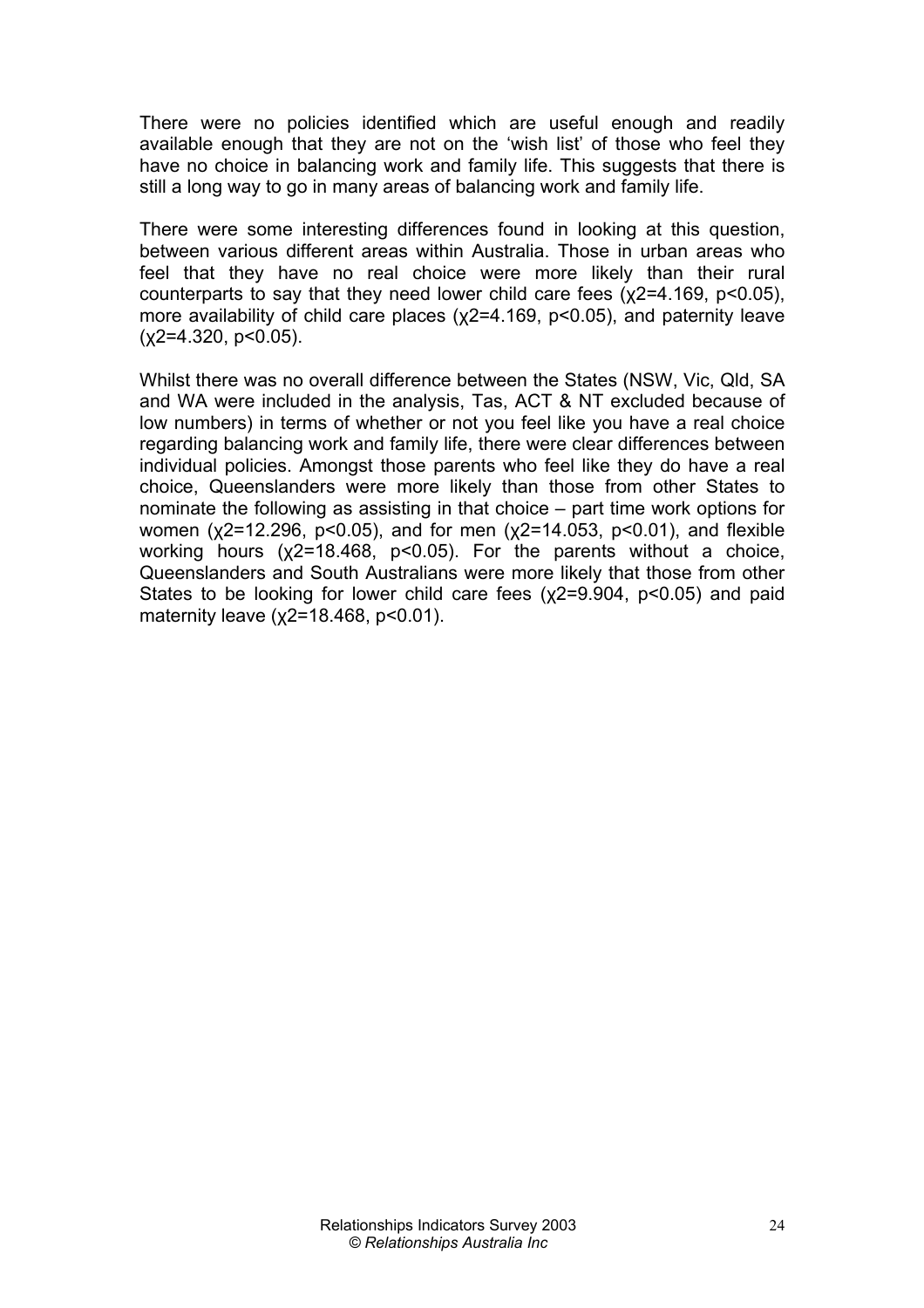### **ATTITUDES TOWARDS MODERN RELATIONSHIPS**

Asked about the stresses placed on modern relationships, most people surveyed expressed concern about work / life balance - 58% agreed a lot that these days more relationships are in trouble because finding a balance between work and family life is so difficult (Chart 19 below).

A lack of compromise between men and women wanting careers was also thought to be a factor in relationship being in trouble, with 90% believing this was true, to at least a little extent. There was no difference in perception between men and women.



#### CHART 19

Of least concern was the problem of unemployment – however, the majority (71%) still perceived that the lack of employment was the cause of at least some relationship difficulties. This was more likely for those in rural than in urban areas (χ2=18.682, p<0.01). This in an interesting result considering the earlier finding that those in rural areas were less likely to say that financial difficulties were impacting negatively upon partner relationships.

There was no difference between men and women in the responses to the statement about compromise in relationships. Women were however more likely than men to agree a lot to the statements about balancing work and family ( $\chi$ 2=21.052,  $p$ <0.01), and unemployment ( $\chi$ 2=10.158,  $p$ <0.01).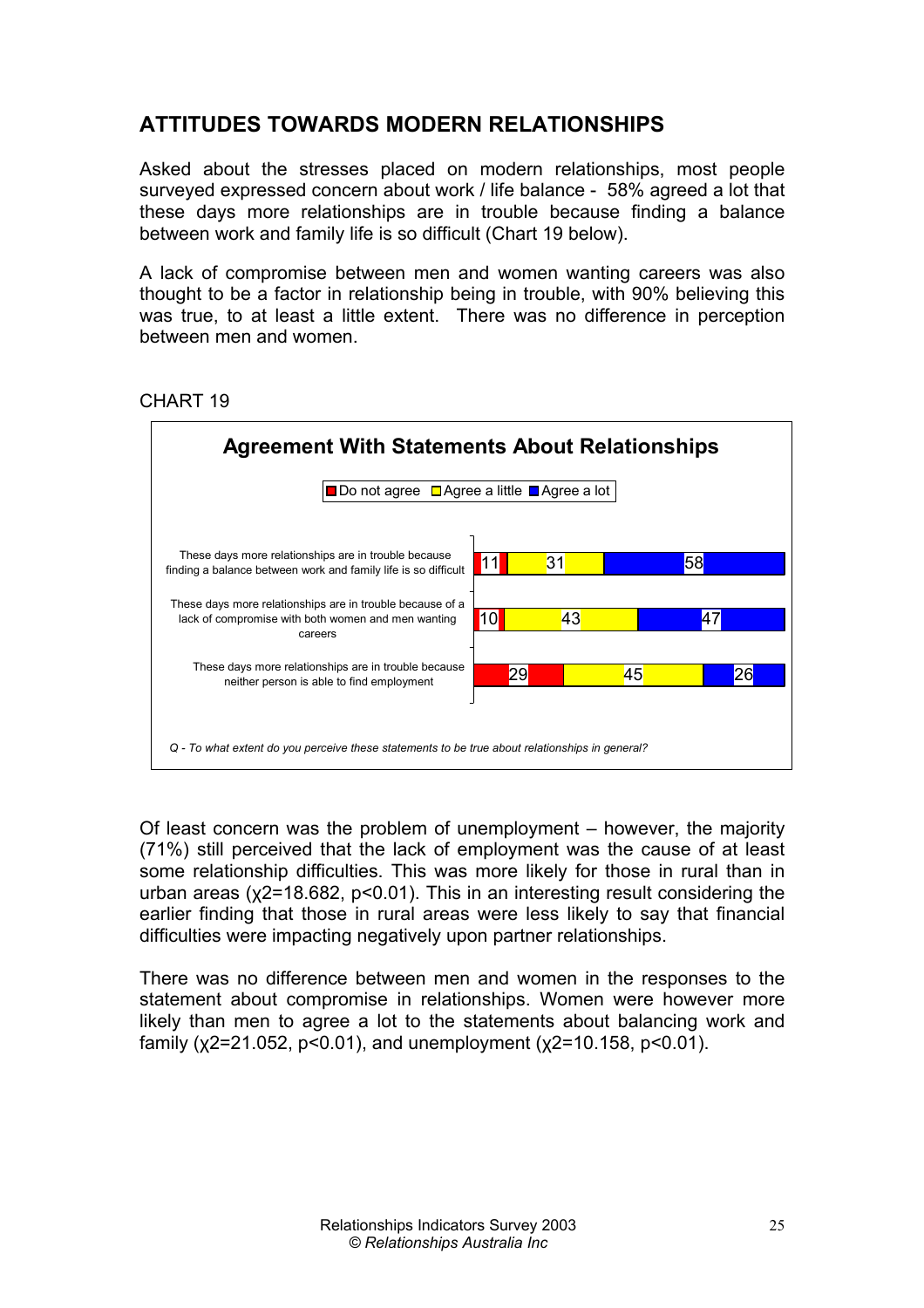#### **IMPORTANCE OF WORK Vs. PERSONAL LIFE**

When asked about the importance of certain things about how people view themselves, results clearly showed that it is more important to be a good husband/wife and parent than it is to have a job or earn a lot of money (Chart 20 below).

Men were more likely than women to feel that their job or occupation  $(x2=9.928, p<0.05)$ , having a paid job  $(x2=42.071, p<0.00)$  and earning a lot of money (χ2=25.246, p<0.00) were very important. There was no difference between men and women in terms of the perception of the importance of being a good partner and parent.

Amongst people in a spousal/partner relationship, 99 out a hundred said it was important to be a good husband/wife/partner, whilst all with children under 19 years said it was important to be a good parent. Even amongst those with children over 18 years, 99% said being a good parent was important.

On balance, most thought that one's job, or at least having a paid job was important. Logically, those who said that employment or occupation was not important were most likely to be over 60 years of age (χ2=247.944, p<0.00).

The importance of earning a lot of money was a minority issue. Whilst those earning at least \$50 000 were more likely to say that this was important, they were not more likely to see it as very important. Even amongst those who had a household income in excess of \$75,000, only 13% considered that the amount one earned was very important. Those low income earners on under \$25,000 were the most likely to see this as being not at all important to how they view themselves as a person  $(\chi2=118.686, p<0.00)$ .



CHART 20